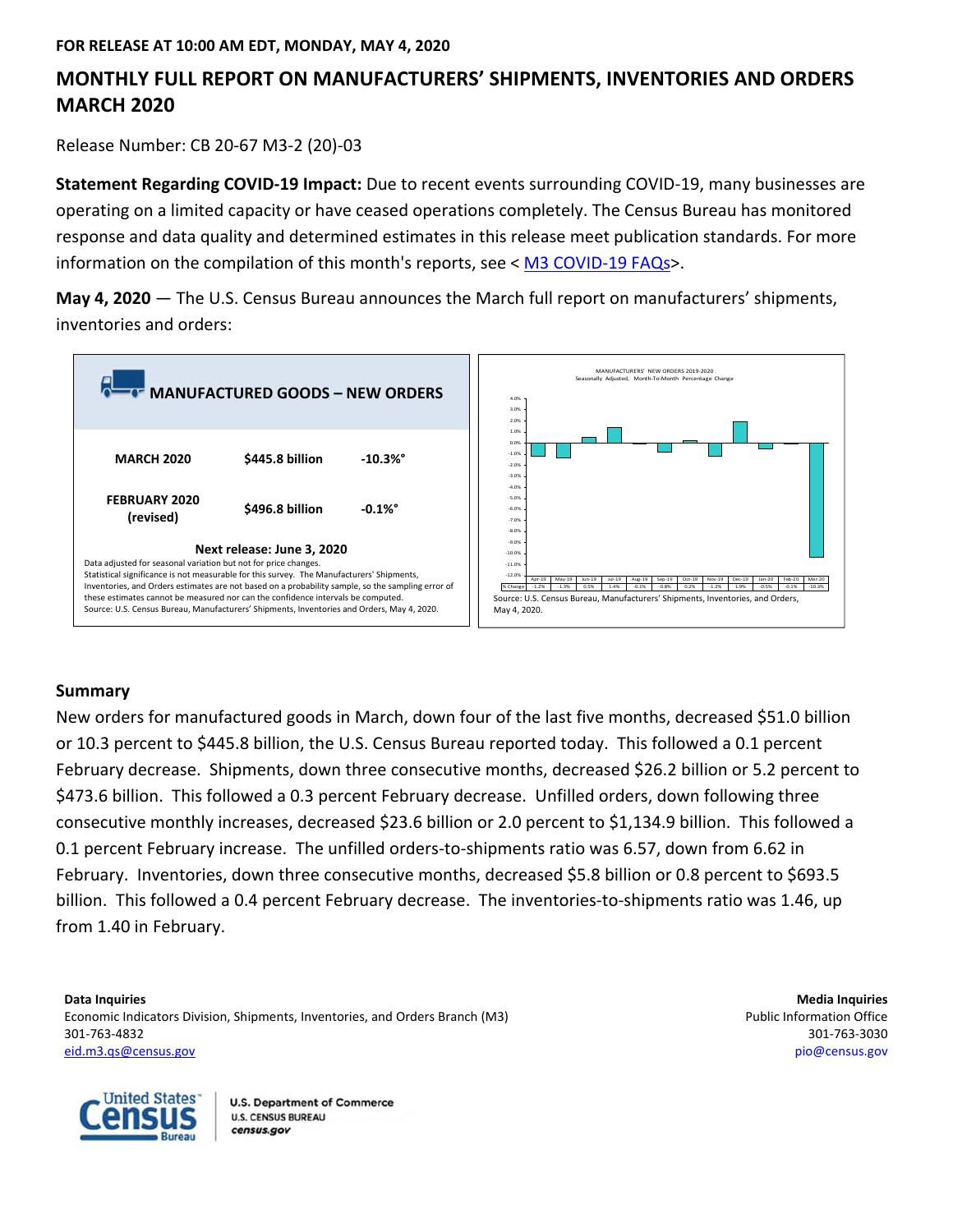# **New Orders**

New orders for manufactured durable goods in March, down following three consecutive monthly increases, decreased \$36.6 billion or 14.7 percent to \$212.6 billion, down from the previously published 14.4 percent decrease. This followed a 1.1 percent February increase. Transportation equipment, down two of the last three months, led the decrease, \$35.9 billion or 41.3 percent to \$50.9 billion. New orders for manufactured nondurable goods decreased \$14.4 billion or 5.8 percent to \$233.2 billion.

# **Shipments**

Shipments of manufactured durable goods in March, down eight of the last nine months, decreased \$11.8 billion or 4.7 percent to \$240.4 billion, down from the previously published 4.5 percent decrease. This followed a 0.8 percent February increase. Transportation equipment, also down eight of the last nine months, led the decrease, \$11.1 billion or 13.0 percent to \$74.0 billion. Shipments of manufactured nondurable goods, down three consecutive months, decreased \$14.4 billion or 5.8 percent to \$233.2 billion. This followed a 1.3 percent February decrease. Petroleum and coal products, also down three consecutive months, drove the decrease, \$15.5 billion or 30.3 percent to \$35.6 billion.

# **Unfilled Orders**

Unfilled orders for manufactured durable goods in March, down following three consecutive monthly increases, decreased \$23.6 billion or 2.0 percent to \$1,134.9 billion, unchanged from the previously published decrease. This followed a 0.1 percent February increase. Transportation equipment, also down following three consecutive monthly increases, led the decrease, \$23.0 billion or 2.9 percent to \$768.1 billion.

# **Inventories**

Inventories of manufactured durable goods in March, up eighteen of the last nineteen months, increased \$2.8 billion or 0.6 percent to \$437.4 billion, unchanged from the previously published increase. This followed a virtually unchanged February increase. Transportation equipment, up twenty of the last twenty-one months, led the increase, \$0.9 billion or 0.6 percent to \$152.7 billion. Inventories of manufactured nondurable goods, down three consecutive months, decreased \$8.6 billion or 3.2 percent to \$256.1 billion. This followed a 1.0 percent February decrease. Petroleum and coal products, also down three consecutive months, led the decrease, \$7.5 billion or 19.7 percent to \$30.8 billion. By stage of fabrication, March materials and supplies increased 0.7 percent in durable goods and decreased 1.8 percent in nondurable goods. Work in process increased 1.1 percent in durable goods and decreased 6.6 percent in nondurable goods. Finished goods were virtually unchanged in durable goods and decreased 2.9 percent in nondurable goods.

**Data Inquiries Media Inquiries Media Inquiries Media Inquiries Media Inquiries Media Inquiries Media Inquiries** Economic Indicators Division, Shipments, Inventories, and Orders Branch (M3) **Public Information Office** example and Orders Branch (M3) 301-763-4832 301-763-3030 eid.m3.qs@census.gov pio@census.gov

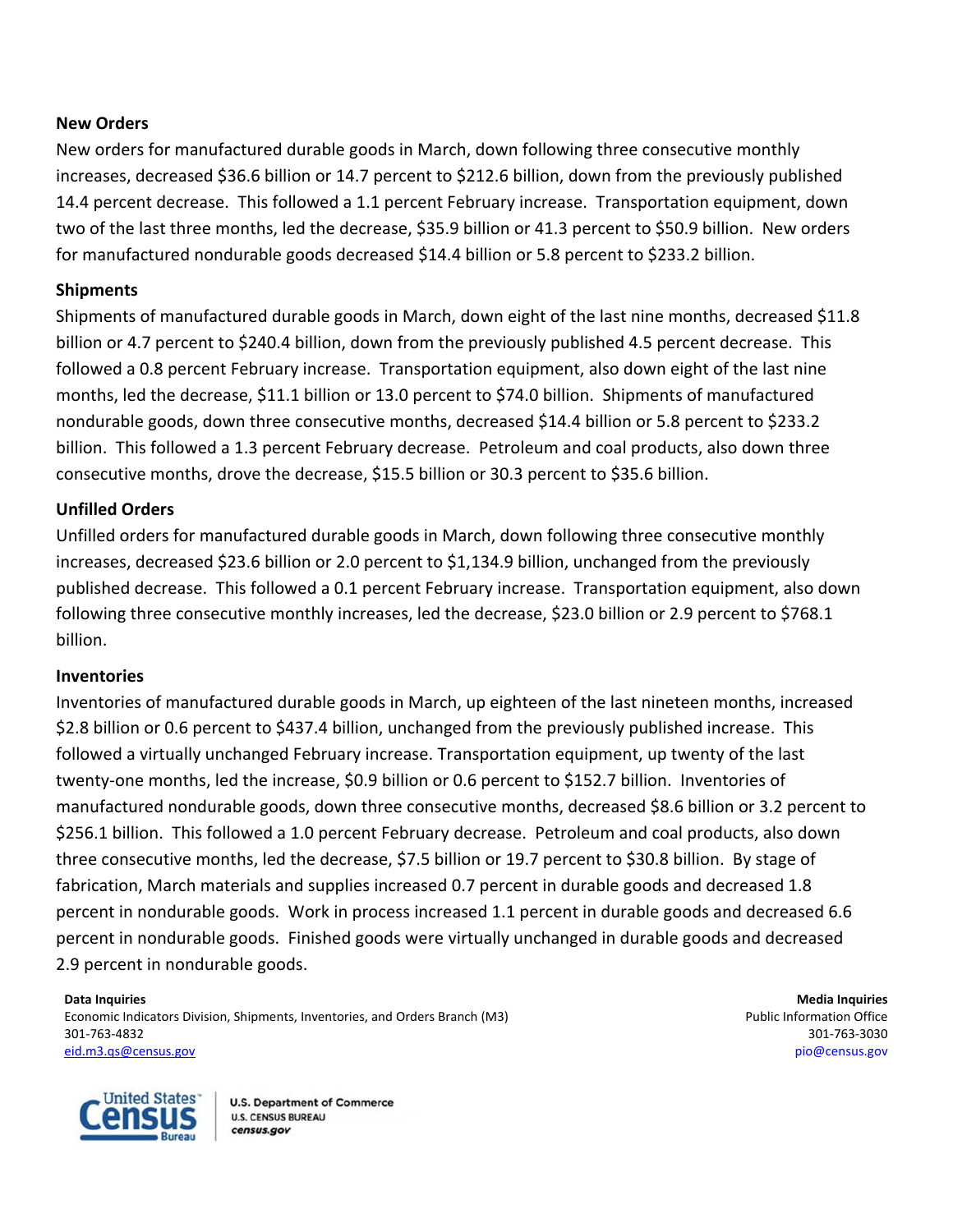The Advance Report on durable goods for April is scheduled for release on May 28, 2020 at 8:30 a.m. EDT and the Full Report on June 3, 2020 at 10:00 a.m. EDT. View the full schedule in the Economic Briefing Room: <www.census.gov/economic-indicators/>. The full text and tables of this release can be found at <www.census.gov/m3>.

# **EXPLANATORY NOTES**

Figures in text are adjusted for seasonality, but not for inflation. Figures on new and unfilled orders exclude data for semiconductor manufacturing.

"Virtually unchanged" indicates that the change is less than 0.05 percent for a percent increase or decrease.

# **Description of the survey**

This report is compiled from results of the U.S. Census Bureau's Manufacturers' Shipments, Inventories, and Orders (M3) survey, which is a voluntary survey authorized by Title 13 of the United States Code. This survey provides statistics on a calendar-month basis for manufacturers' value of shipments, new orders (net of cancellations), end-of-month order backlog (unfilled orders), end-of-month total inventory (at current cost or market value), and inventories by stage of fabrication (materials and supplies, work-inprocess, and finished goods). Data published from the M3 survey are based on a panel of approximately 5,000 reporting units that represent approximately 3,100 companies and provide an indication of monthto-month change for the Manufacturing Sector. These reporting units may be divisions of diversified large companies, large homogenous companies, or single-unit manufacturers in 92 industry categories, which are combined into 65 publication levels due to the small monthly panel size. The survey methodology assumes that the month-to-month changes of the total operations of the reporting units in the M3 panel effectively represent the month-to-month movements of all establishments that make up the category. The companies for which shipments data are currently reported or imputed in the M3 survey represent approximately 64 percent of the total value of shipments for manufacturing establishments in the 2012 Economic Census, and these companies include almost two-thirds of the manufacturing companies with \$500 million or more in shipments in the 2012 Economic Census. The companies for which shipments data are currently reported in the M3 survey represent approximately 57 percent of the total value of shipments for manufacturing establishments in the 2012 Economic Census. Statistics based on the M3 panel differ from the results that would be obtained from a complete enumeration of all manufacturing companies. The M3 panel is not based on a probability sample; therefore, the sampling errors that are normally provided with sample surveys cannot be measured. Nonsampling errors are attributable to many

**Data Inquiries Media Inquiries**  Economic Indicators Division, Shipments, Inventories, and Orders Branch (M3) **Public Information Office** expansion office 301-763-4832 301-763-3030

eid.m3.qs@census.gov pio@census.gov

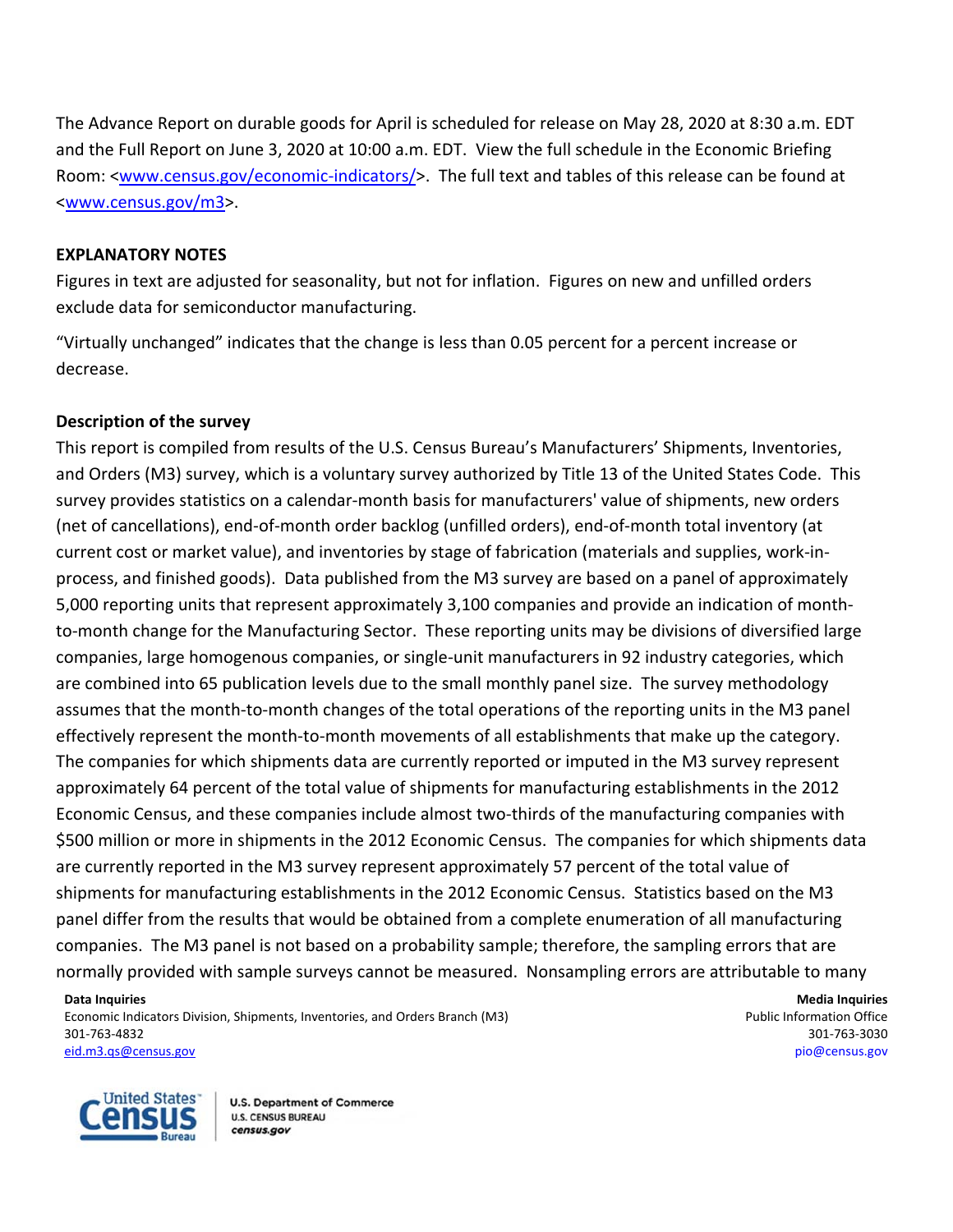sources. The use of company or divisional reports to estimate the monthly change for establishments is one source of nonsampling error. The use of primarily large companies to represent the month-to-month movement of all companies is another potential source. Any corrections will be published in the full report. Corrections received after the full report will be released in the next month's advance report. Any

revisions made later than two months will be reflected in the annual benchmark publication.Additional survey documentation can be found on our web site:

<www.census.gov/manufacturing/m3/how the data are collected/index.html>.

# **BENCHMARK NOTICE**

Revised historical data from the Manufacturers' Shipments, Inventories, and Orders (M3) Survey will be issued on May 15, 2020. These revisions result from

> • benchmarking the M3 shipments and inventories data to the 2017 Economic Census data on a 2017 NAICS basis;

> • incorporating the unfilled orders to shipments ratios obtained for 2017 and 2016 from the Manufacturers' Unfilled Orders (M3UFO) Survey by applying these ratios to the respective 2017 Economic Census data and 2016 ASM shipments data;

> • adjusting the new orders data to be consistent with the benchmarked shipments and unfilled orders data;

• correcting monthly data for late receipts, reclassifications of reported data, and revisions to previously reported data;

• updating the seasonally adjusted data based on the results of benchmarking and the recent annual review of the seasonal adjustment models.

These revisions will span the seasonally adjusted data for January 2007 through March 2020 and the data not seasonally adjusted for January 2012 through March 2020. An updated Press Release will contain revised monthly tables for January 2020 through March 2020. Please call M3 staff on (301) 763-4832 with any questions.

# **RESOURCES**

# **API**

The Census Bureau's application programming interface (API) lets developers create custom apps to reach new users and makes key demographic, socio-economic and housing statistics more accessible than ever before.

<www.census.gov/developers/>.

**Data Inquiries** Media Inquiries **Media Inquiries Media Inquiries Media Inquiries Media Inquiries Media Inquiries** Economic Indicators Division, Shipments, Inventories, and Orders Branch (M3) **Public Information Office** example and Orders Branch (M3) 301-763-4832 301-763-3030 eid.m3.qs@census.gov pio@census.gov

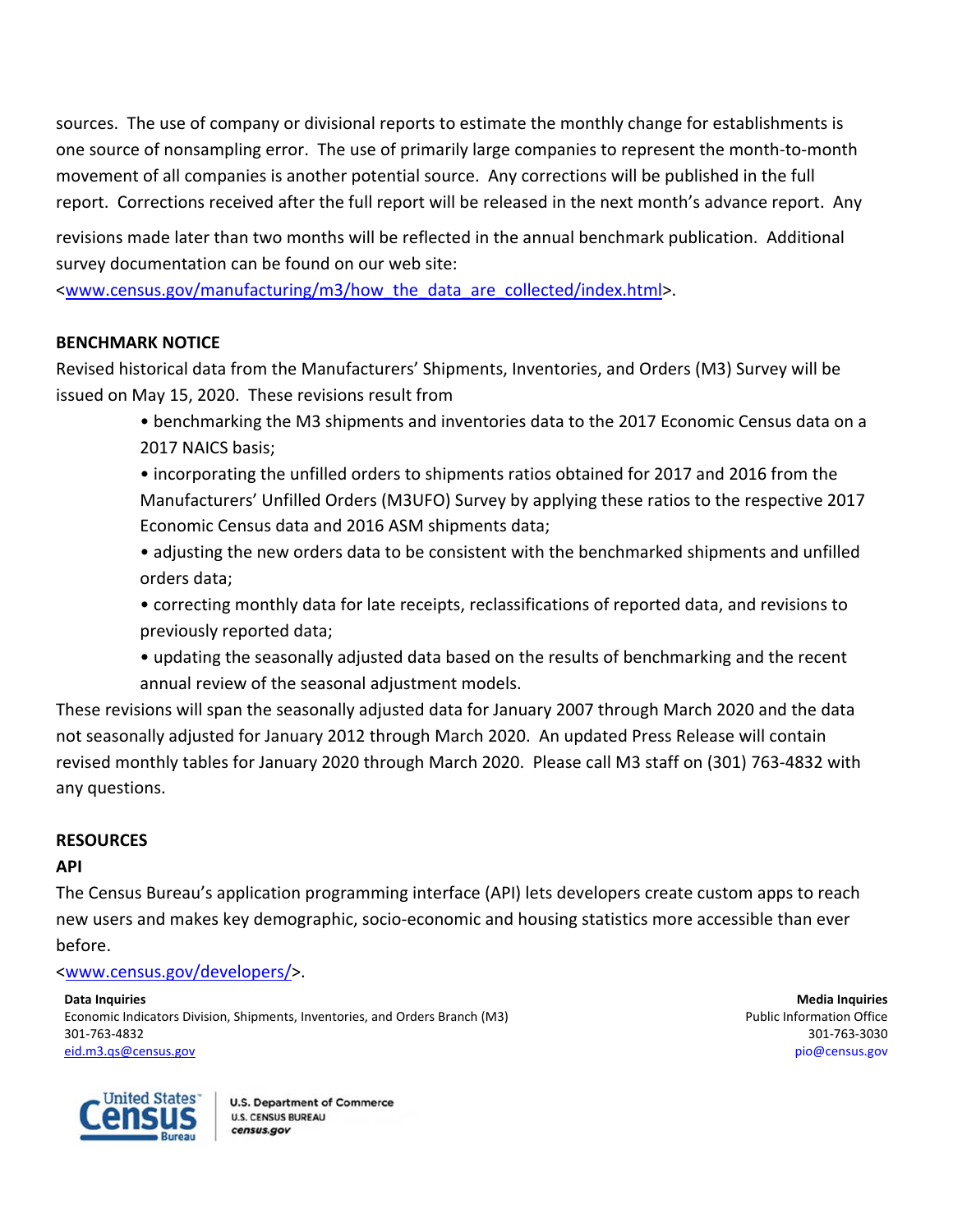# **FRED Mobile App**



Receive the latest updates on the nation's key economic indicators by downloading the FRED App <https://fred.stlouisfed.org/fred-mobile/> for both Apple and Android devices. FRED, the signature database of the Federal Reserve Bank of St. Louis, now incorporates the Census Bureau's 13 economic indicators.

###

**Data Inquiries** Media Inquiries **Media Inquiries Media Inquiries Media Inquiries Media Inquiries Media Inquiries** Economic Indicators Division, Shipments, Inventories, and Orders Branch (M3) **Public Information Office** example and Orders Branch (M3) 301-763-4832 301-763-3030 eid.m3.qs@census.gov pio@census.gov

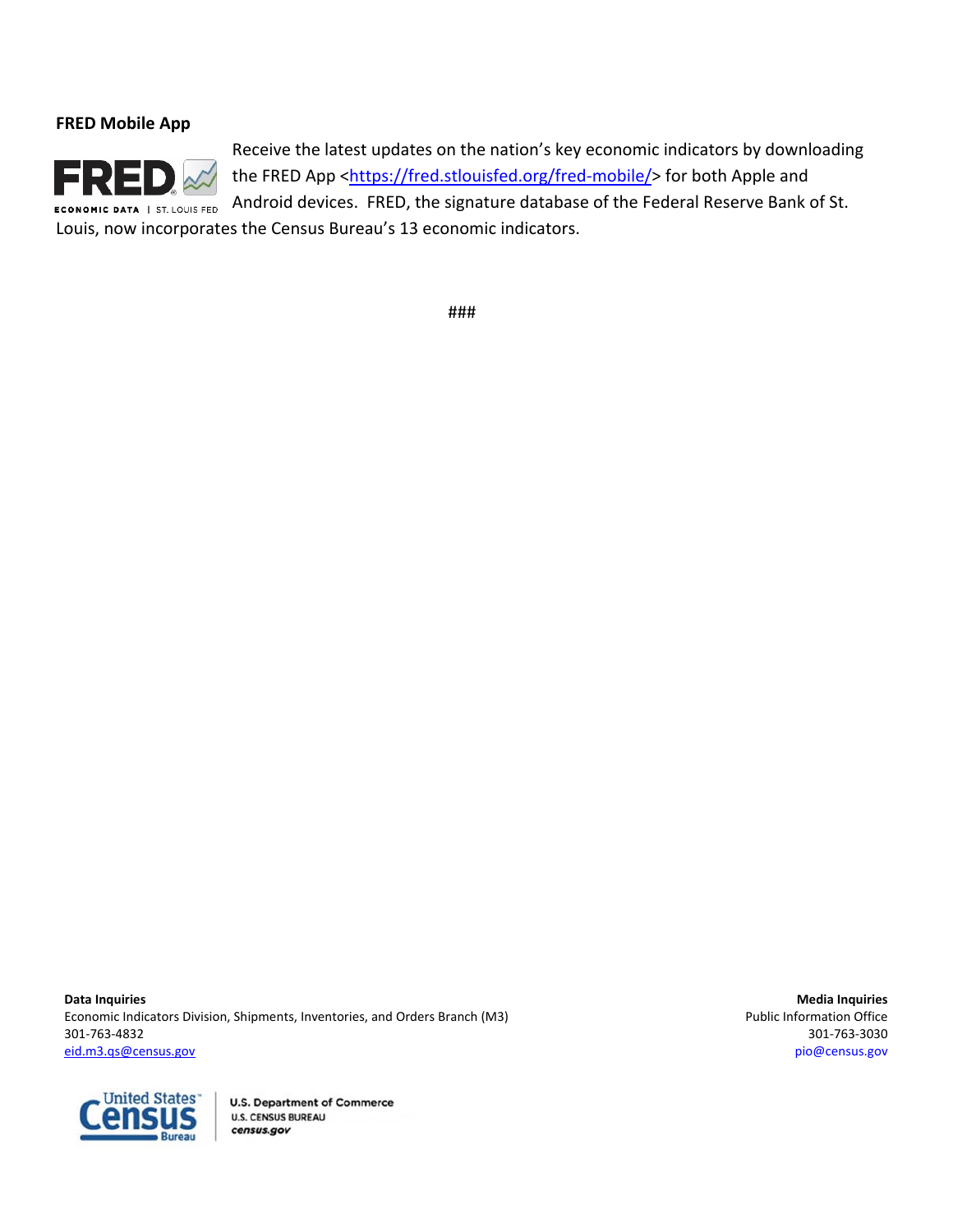## Table 1. Value of Manufacturers' Shipments for Industry Groups<sup>1</sup>

## **[Estimates are shown in millions of dollars and are based on data from the Manufacturers' Shipments, Inventories, and Orders Survey.]**

|                                                                      | <b>Seasonally Adjusted</b> |                  |                  |                   |                       |                   | <b>Not Seasonally Adjusted</b> |                  |                  |                  |                    |                    |                  |  |
|----------------------------------------------------------------------|----------------------------|------------------|------------------|-------------------|-----------------------|-------------------|--------------------------------|------------------|------------------|------------------|--------------------|--------------------|------------------|--|
|                                                                      |                            | <b>Monthly</b>   |                  |                   | <b>Percent Change</b> |                   |                                |                  | Monthly          |                  |                    | Year to date       |                  |  |
| Industry                                                             |                            |                  |                  |                   |                       |                   |                                |                  |                  |                  |                    |                    | % Change         |  |
|                                                                      | Mar.                       | Feb.             | Jan.             | Feb.              | Jan. -                | Dec. -            | Mar.                           | Feb.             | Jan.             | Mar.             |                    |                    | 2020/            |  |
|                                                                      | 2020 <sup>p</sup>          | 2020             | 2020             | Mar.              | Feb.                  | Jan.              | 2020 <sup>p</sup>              | 2020             | 2020             | 2019             | 2020 <sup>p</sup>  | 2019               | 2019             |  |
|                                                                      |                            |                  |                  |                   |                       |                   |                                |                  |                  |                  |                    |                    |                  |  |
| All manufacturing industries                                         | 473,613                    | 499,771          | 501,166          | $-5.2$            | $-0.3$                | $-0.6$            | 496,419                        | 475,204          | 467,457          | 525,684          | 1,439,080          | 1,462,314          | $-1.6$           |  |
| Excluding transportation                                             | 399,651                    | 414,731          | 418,586          | $-3.6$            | $-0.9$                | $-0.5$            | 414,791                        | 391,562          | 393,128          | 427,085          | 1,199,481          | 1,198,444          | 0.1              |  |
| Excluding defense                                                    | 458,921                    | 484,680          | 485,795          | $-5.3$            | $-0.2$                | $-0.8$            | 480,130                        | 460,362          | 454,619          | 509,231          | 1,395,111          | 1,419,735          | $-1.7$           |  |
| With unfilled orders                                                 | 172,682                    | 174,997          | 174,680          | $-1.3$            | 0.2                   | 0.4               | 185,374                        | 167,271          | 158,993          | 190,288          | 511,638            | 519,111            | $-1.4$           |  |
| Durable goods industries                                             | 240,383                    | 252,176          | 250,236          | $-4.7$            | 0.8                   | 0.0               | 256,590                        | 241,892          | 228,169          | 272,906          | 726,651            | 748,203            | $-2.9$           |  |
|                                                                      | 9,344                      | 9,379            | 9,434            | $-0.4$            | $-0.6$                | 0.8               | 9,300                          | 8,723            | 8,186            | 9,011            | 26,209             | 25,076             | 4.5              |  |
| Nonmetallic mineral products                                         | 11,401                     | 11,375           | 11,410           | 0.2               | $-0.3$                | 0.8               | 11,232                         | 9,879            | 10,131           | 10,863           | 31,242             | 30,209             | 3.4              |  |
|                                                                      | 19,747                     | 20,120           | 20,198           | $-1.9$            | $-0.4$                | 1.7               | 21,013                         | 19,885           | 19,945           | 21,976           | 60,843             | 63,416             | $-4.1$           |  |
| Iron and steel mills                                                 | 9,817                      | 9,956            | 10,151           | $-1.4$            | $-1.9$                | 3.4               | 10,380                         | 9,762            | 10,064           | 11,159           | 30,206             | 32,410             | $-6.8$           |  |
| Aluminum and nonferrous metals                                       | 8,518                      | 8,730            | 8,575            | $-2.4$            | 1.8                   | $-1.1$            | 9,112                          | 8,721            | 8,492            | 9,194            | 26,325             | 26,561             | $-0.9$           |  |
| Ferrous metal foundries<br>Fabricated metal products                 | 1,412<br>33,205            | 1,434<br>33,651  | 1,472<br>33,687  | $-1.5$<br>$-1.3$  | $-2.6$<br>$-0.1$      | 6.5<br>0.5        | 1,521<br>34,257                | 1,402<br>32,311  | 1,389<br>31,656  | 1,623<br>34,327  | 4,312<br>98,224    | 4,445<br>97,630    | $-3.0$<br>0.6    |  |
|                                                                      | 32,022                     | 32,108           | 32,712           | $-0.3$            | $-1.8$                | 0.6               | 34,972                         | 31,130           | 29,455           | 35,767           | 95,557             | 97,408             | $-1.9$           |  |
|                                                                      | 2,302                      | 2,322            | 2,477            | $-0.9$            | $-6.3$                | 1.1               | 2,919                          | 2,677            | 2,218            | 3,366            | 7,814              | 8,725              | $-10.4$          |  |
| Construction machinery                                               | 2,691                      | 2,711            | 2,920            | $-0.7$            | $-7.2$                | 11.0              | 2,868                          | 2,704            | 2,577            | 3,185            | 8,149              | 8,863              | $-8.1$           |  |
| Mining, oil field, and                                               |                            |                  |                  |                   |                       |                   |                                |                  |                  |                  |                    |                    |                  |  |
| gas field machinery                                                  | 1,364                      | 1,392            | 1,441            | $-2.0$<br>2.1     | $-3.4$                | 2.0               | 1,419                          | 1,329            | 1,360            | 1,444<br>2,969   | 4,108<br>8,934     | 4,112              | $-0.1$<br>21.3   |  |
| Industrial machinery<br>Photographic equipment                       | 3,164<br>567               | 3,100<br>552     | 3,249<br>554     | 2.7               | $-4.6$<br>$-0.4$      | 3.5<br>1.5        | 3,586<br>629                   | 2,680<br>521     | 2,668<br>474     | 583              | 1,624              | 7,363<br>1,615     | 0.6              |  |
| Ventilation, heating, air-conditioning,                              |                            |                  |                  |                   |                       |                   |                                |                  |                  |                  |                    |                    |                  |  |
| and refrigeration equipment                                          | 3,999                      | 3,970            | 3,809            | 0.7               | 4.2                   | $-4.4$            | 4,254                          | 3,266            | 3,122            | 4,303            | 10,642             | 10,953             | $-2.8$           |  |
| Metalworking machinery                                               | 2,444                      | 2,517            | 2,477            | $-2.9$            | 1.6                   | $-3.2$            | 2,589                          | 2,330            | 2,260            | 2,751            | 7,179              | 7,584              | $-5.3$           |  |
| Turbines, generators, and other                                      |                            |                  |                  |                   |                       |                   |                                |                  |                  |                  |                    |                    |                  |  |
| power transmission equipment<br>Material handling equipment          | 4,126<br>2,737             | 4,119<br>2,772   | 4,263<br>2,828   | 0.2<br>$-1.3$     | $-3.4$<br>$-2.0$      | 0.2<br>0.1        | 4,218<br>2,923                 | 4,241<br>2,699   | 4,023<br>2,667   | 4,474<br>3,044   | 12,482<br>8,289    | 12,998<br>8,461    | $-4.0$<br>$-2.0$ |  |
| Computers and electronic products <sup>2</sup>                       | 27,853                     | 27,913           | 27,817           | $-0.2$            | 0.3                   | $-0.1$            | 29,935                         | 25,317           | 24,768           | 29,349           | 80,020             | 78,735             | 1.6              |  |
|                                                                      | 557                        | 572              | 572              | $-2.6$            | 0.0                   | 3.8               | 551                            | 433              | 474              | 664              | 1,458              | 1,706              | $-14.5$          |  |
| Computer storage devices                                             | 411                        | 430              | 436              | $-4.4$            | $-1.4$                | 9.0               | 569                            | 300              | 316              | 443              | 1,185              | 892                | 32.8             |  |
| Other peripheral equipment                                           | 825                        | 828              | 838              | $-0.4$            | $-1.2$                | 2.8               | 901                            | 666              | 720              | 806              | 2,287              | 2,086              | 9.6              |  |
| Nondefense communications                                            |                            |                  |                  |                   |                       |                   |                                |                  |                  |                  |                    |                    |                  |  |
| Defense communications equipment                                     | 3,691<br>281               | 3,607<br>271     | 3,620<br>260     | 2.3<br>3.7        | $-0.4$<br>4.2         | $-1.4$<br>$-17.2$ | 4,379<br>295                   | 2,974<br>278     | 2,862<br>222     | 4,024<br>322     | 10,215<br>795      | 9,636<br>877       | 6.0<br>$-9.4$    |  |
| Audio and video equipment                                            | 200                        | 231              | 242              | $-13.4$           | $-4.5$                | $-10.0$           | 172                            | 198              | 177              | 272              | 547                | 794                | $-31.1$          |  |
| Electronic components                                                | 3,802                      | 3,858            | 3,868            | $-1.5$            | $-0.3$                | 1.7               | 4,042                          | 3,617            | 3,461            | 3,816            | 11,120             | 10,199             | 9.0              |  |
| Nondefense search and navigation                                     |                            |                  |                  |                   |                       |                   |                                |                  |                  |                  |                    |                    |                  |  |
|                                                                      | 1,453                      | 1,496            | 1,556            | $-2.9$            | $-3.9$                | 0.5               | 1,725                          | 1,430            | 1,336            | 1,803            | 4,491              | 4,674              | $-3.9$           |  |
| Defense search and navigation                                        | 2,881                      | 2,876            | 2,881            | 0.2               | $-0.2$                | $-0.5$            | 3,120                          | 2,778            | 2,349            | 3,065            | 8,247              | 7,955              | 3.7              |  |
| Electromedical, measuring,                                           |                            |                  |                  |                   |                       |                   |                                |                  |                  |                  |                    |                    |                  |  |
| and control instruments                                              | 8,974                      | 8,913            | 8,990            | 0.7               | $-0.9$                | 0.9               | 9,948                          | 8,101            | 7,656            | 10,098           | 25,705             | 26,282             | $-2.2$           |  |
| Electrical equipment, appliances,                                    |                            |                  |                  |                   |                       |                   |                                |                  |                  |                  |                    |                    |                  |  |
|                                                                      | 12,043                     | 11,889           | 11,674           | 1.3               | 1.8                   | $-1.1$            | 12,730                         | 11,098           | 10,420           | 12,082           | 34,248             | 32,949             | 3.9              |  |
| Electric lighting equipment                                          | 1,079                      | 1,068            | 1,075            | 1.0               | $-0.7$                | 2.9               | 1,098                          | 982              | 968              | 1,020            | 3,048              | 2,884              | 5.7              |  |
| Household appliances<br>Electrical equipment                         | 1,789<br>3,224             | 1,784<br>3,127   | 1,713<br>3,073   | 0.3<br>3.1        | 4.1<br>1.8            | $-5.8$<br>0.9     | 1,880<br>3,622                 | 1,621<br>2,954   | 1,414<br>2,690   | 1,796<br>3,377   | 4,915<br>9,266     | 4,840<br>8,959     | 1.5<br>3.4       |  |
|                                                                      | 936                        | 920              | 877              | 1.7               | 4.9                   | $-3.9$            | 905                            | 786              | 762              | 864              | 2,453              | 2,358              | 4.0              |  |
| Transportation equipment                                             | 73,962                     | 85,040           | 82,580           | $-13.0$           | 3.0                   | $-1.1$            | 81,628                         | 83,642           | 74,329           | 98,599           | 239,599            | 263,870            | $-9.2$           |  |
|                                                                      | 5,898                      | 8,533            | 7,962            | $-30.9$           | 7.2                   | 6.0               | 6,429                          | 8,595            | 7,645            | 9,945            | 22,669             | 27,285             | $-16.9$          |  |
| Light trucks and utility vehicles                                    | 13,820                     | 20,245           | 19,309           | $-31.7$           | 4.8                   | $-6.9$            | 15,480                         | 20,417           | 17,095           | 23,748           | 52,992             | 64,435             | $-17.8$          |  |
| Heavy duty trucks<br>Motor vehicle bodies, parts,                    | 2,357                      | 2,694            | 2,781            | $-12.5$           | $-3.1$                | 3.2               | 2,563                          | 2,561            | 2,536            | 3,383            | 7,660              | 9,018              | $-15.1$          |  |
|                                                                      | 26,727                     | 28,642           | 28,905           | $-6.7$            | $-0.9$                | 2.1               | 28,609                         | 29,178           | 27,619           | 30,092           | 85,406             | 84,571             | 1.0              |  |
| Nondefense aircraft and parts                                        | 10,407                     | 9,201            | 7,819            | 13.1              | 17.7                  | $-20.6$           | 12,350                         | 7,614            | 6,179            | 15,476           | 26,143             | 36,877             | $-29.1$          |  |
| Defense aircraft and parts                                           | 3,745                      | 4,271            | 4,718            | $-12.3$           | $-9.5$                | 24.8              | 4,243                          | 3,838            | 3,607            | 5,201            | 11,688             | 13,209             | $-11.5$          |  |
| Ships and boats                                                      | 2,709                      | 2,839            | 3,031            | $-4.6$            | $-6.3$                | 13.9              | 2,997                          | 2,869            | 2,419            | 3,246            | 8,285              | 8,310              | $-0.3$           |  |
| Furniture and related products<br>Miscellaneous durable goods        | 6,844<br>13,962            | 6,901<br>13,800  | 6,988<br>13,736  | $-0.8$<br>1.2     | $-1.2$<br>0.5         | 2.1<br>$-0.1$     | 6,849<br>14,674                | 6,812<br>13,095  | 6,557<br>12,722  | 6,804<br>14,128  | 20,218<br>40,491   | 19,454<br>39,456   | 3.9<br>2.6       |  |
|                                                                      |                            |                  |                  |                   |                       |                   |                                |                  |                  |                  |                    |                    |                  |  |
| Nondurable goods industries                                          | 233,230                    | 247,595          | 250,930          | $-5.8$            | $-1.3$                | $-1.1$            | 239,829                        | 233,312          | 239,288          | 252,778          | 712,429            | 714,111            | $-0.2$           |  |
|                                                                      | 69,265                     | 68,319           | 68,196           | 1.4               | 0.2                   | 0.0               | 70,657                         | 67,635           | 65,653           | 67,723           | 203,945            | 197,217            | 3.4              |  |
| Grain and oilseed milling                                            | 7,314                      | 7,224            | 7,191            | $1.2$             | 0.5                   | 0.8               | 7,582                          | 7,212            | 7,107            | 7,568            | 21,901             | 22,304             | $-1.8$           |  |
|                                                                      | 9,763                      | 9,618            | 9,662            | 1.5               | $-0.5$                | 0.0               | 9,942                          | 9,194            | 9,466            | 9,349            | 28,602             | 27,152             | 5.3              |  |
| Meat, poultry, and seafood products<br>Beverage and tobacco products | 19,367<br>12,220           | 19,277<br>11,890 | 19,268<br>12,418 | 0.5<br>2.8        | 0.0<br>$-4.3$         | $-0.5$<br>$-0.5$  | 19,507<br>12,301               | 18,935<br>11,111 | 18,171<br>11,421 | 19,495<br>11,890 | 56,613<br>34,833   | 56,507<br>34,842   | 0.2<br>0.0       |  |
|                                                                      | 8,792                      | 8,690            | 8,825            | 1.2               | $-1.5$                | $-1.3$            | 8,873                          | 7,911            | 7,828            | 8,602            | 24,612             | 23,961             | 2.7              |  |
|                                                                      | 3,428                      | 3,200            | 3,593            | 7.1               | $-10.9$               | 1.4               | 3,428                          | 3,200            | 3,593            | 3,288            | 10,221             | 10,881             | $-6.1$           |  |
|                                                                      | 2,398                      | 2,393            | 2,400            | 0.2               | $-0.3$                | $-0.3$            | 2,500                          | 2,377            | 2,233            | 2,587            | 7,110              | 7,284              | $-2.4$           |  |
|                                                                      | 2,113                      | 2,151            | 2,128            | $-1.8$            | 1.1                   | $-3.4$            | 2,155                          | 2,152            | 1,924            | 2,383            | 6,231              | 6,712              | $-7.2$           |  |
|                                                                      | 936                        | 944              | 969              | $-0.8$            | $-2.6$                | $-0.4$            | 862                            | 905              | 909              | 874              | 2,676              | 2,665              | 0.4              |  |
| Leather and allied products                                          | 386<br>16,322              | 405<br>16,127    | 409<br>16,318    | $-4.7$<br>1.2     | $-1.0$<br>$-1.2$      | $-2.9$<br>0.3     | 394<br>16,660                  | 419<br>15,422    | 385<br>16,179    | 437<br>16,177    | 1,198<br>48,261    | 1,277<br>47,294    | $-6.2$<br>2.0    |  |
| Pulp, paper, and paperboard mills                                    | 6,535                      | 6,387            | 6,594            | 2.3               | $-3.1$                | 0.4               | 6,640                          | 6,025            | 6,590            | 6,481            | 19,255             | 18,953             | 1.6              |  |
| Paperboard containers                                                | 5,697                      | 5,680            | 5,708            | 0.3               | $-0.5$                | $-0.9$            | 5,832                          | 5,362            | 5,746            | 5,673            | 16,940             | 16,659             | 1.7              |  |
|                                                                      | 6,947                      | 7,003            | 7,112            | $-0.8$            | $-1.5$                | 0.6               | 6,959                          | 6,469            | 6,926            | 6,651            | 20,354             | 19,209             | 6.0              |  |
| Petroleum and coal products                                          | 35,627                     | 51,115           | 53,219           | $-30.3$           | $-4.0$                | $-5.0$            | 34,851                         | 43,519           | 49,937           | 53,800           | 128,307            | 144,449            | $-11.2$          |  |
| Petroleum refineries                                                 | 31,072                     | 46,521           | 48,506<br>67,959 | $-33.2$<br>$-0.3$ | $-4.1$<br>$-0.7$      | $-5.9$<br>0.0     | 30,666<br>71,945               | 39,702           | 46,133<br>64,902 | 49,980<br>69,951 | 116,501<br>201,401 | 133,815<br>195,583 | $-12.9$<br>3.0   |  |
| Pesticides, fertilizers, and other                                   | 67,287                     | 67,480           |                  |                   |                       |                   |                                | 64,554           |                  |                  |                    |                    |                  |  |
| agricultural chemicals                                               | 2,444                      | 2,500            | 2,606            | $-2.2$            | $-4.1$                | $-1.7$            | 3,193                          | 2,578            | 2,252            | 3,434            | 8,023              | 8,539              | $-6.0$           |  |
| Pharmaceuticals and medicines                                        | 24,683                     | 24,050           | 23,791           | 2.6               | 1.1                   | 0.4               | 25,972                         | 22,501           | 23,076           | 23,239           | 71,549             | 65,360             | 9.5              |  |
| Paints, coatings, and adhesives                                      | 3,829                      | 3,803            | 3,886            | 0.7               | $-2.1$                | $-2.6$            | 4,084                          | 3,494            | 3,507            | 3,988            | 11,085             | 11,021             | 0.6              |  |
| Plastics and rubber products                                         | 19,729                     | 19,768           | 19,802           | $-0.2$            | $-0.2$                | $-0.2$            | 20,545                         | 18,749           | 18,819           | 20,305           | 58,113             | 57,579             | 0.9              |  |

**p Preliminary** 

"Revised data due to late receipts and concurrent seasonal adjustment.<br>" Estimates of shipments and new orders include concurrent seasonal while estimates of unfilled orders and total inventories are for the end of the per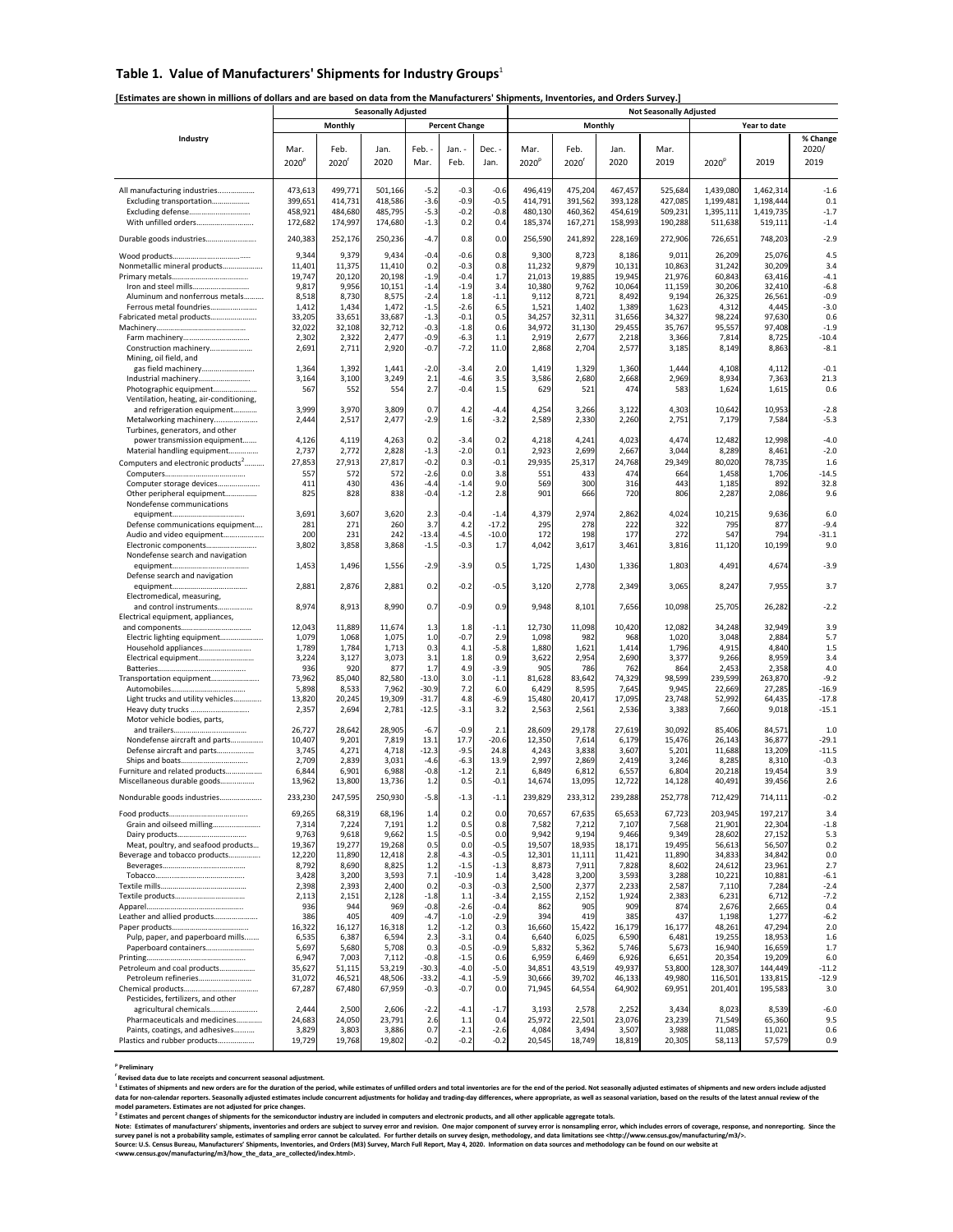## **Table 2. Value of Manufacturers' New Orders for Industry Groups**<sup>1</sup>

**[Estimates are shown in millions of dollars and are based on data from the Manufacturers' Shipments, Inventories, and Orders Survey.]** 

|                                                                   |                           |                             | <b>Seasonally Adjusted</b> |                   |                       |                   | <b>Not Seasonally Adjusted</b> |                |                |                |                   |                  |                           |  |
|-------------------------------------------------------------------|---------------------------|-----------------------------|----------------------------|-------------------|-----------------------|-------------------|--------------------------------|----------------|----------------|----------------|-------------------|------------------|---------------------------|--|
|                                                                   |                           | Monthly                     |                            |                   | <b>Percent Change</b> |                   |                                | Monthly        |                |                |                   | Year to date     |                           |  |
| Industry                                                          | Mar.<br>2020 <sup>p</sup> | Feb.<br>$2020$ <sup>r</sup> | Jan.<br>2020               | Feb. -<br>Mar.    | Jan. -<br>Feb.        | Dec. -<br>Jan.    | Mar.<br>2020 <sup>p</sup>      | Feb.<br>2020   | Jan.<br>2020   | Mar.<br>2019   | 2020 <sup>p</sup> | 2019             | % Change<br>2020/<br>2019 |  |
| All manufacturing industries <sup>2</sup>                         | 445,827                   | 496,798                     | 497,488                    | $-10.3$           | $-0.1$                | $-0.5$            | 477,142                        | 475,831        | 465,556        | 531,717        | 1,418,529         | 1,459,543        | $-2.8$                    |  |
| Excluding transportation <sup>2</sup>                             | 394,883                   | 409,943                     | 414,447                    | $-3.7$            | $-1.1$                | $-0.4$            | 412,350                        | 390,467        | 392,704        | 425,575        | 1,195,521         | 1,195,515        | 0.0                       |  |
| Excluding defense <sup>2</sup>                                    | 427,640                   | 479,126                     | 482,957                    | $-10.7$           | $-0.8$                | 1.1               | 453,383                        | 458,321        | 455,002        | 510,084        | 1,366,706         | 1,415,521        | $-3.4$                    |  |
| With unfilled orders <sup>2</sup>                                 | 149,065                   | 176,285                     | 175,002                    | $-15.4$           | 0.7                   | 0.5               | 169,667                        | 171,867        | 161,721        | 199,912        | 503,255           | 528,771          | $-4.8$                    |  |
| Durable goods industries <sup>2</sup>                             | 212,597                   | 249,203                     | 246,558                    | $-14.7$           | 1.1                   | 0.1               | 237,313                        | 242,519        | 226,268        | 278,939        | 706,100           | 745,432          | $-5.3$                    |  |
|                                                                   | 19,323                    | 19,870                      | 20,314                     | $-2.8$            | $-2.2$                | 2.8               | 20,765                         | 20,587         | 20,332         | 22,425         | 61,684            | 64,957           | $-5.0$                    |  |
| Iron and steel mills                                              | 9,266                     | 9,782                       | 10,150                     | $-5.3$            | $-3.6$                | 4.4               | 9,953                          | 10,353         | 10,176         | 11,637         | 30,482            | 33,304           | $-8.5$                    |  |
| Aluminum and nonferrous metals                                    | 8,673                     | 8,759                       | 8,720                      | $-1.0$            | 0.4                   | 0.7               | 9,341                          | 8,922          | 8,680          | 9,196          | 26,943            | 27,043           | $-0.4$                    |  |
| Ferrous metal foundries                                           | 1,384                     | 1,329                       | 1,444                      | 4.1               | $-8.0$                | 5.3               | 1,471                          | 1,312          | 1,476          | 1,592          | 4,259             | 4,610            | $-7.6$                    |  |
| Fabricated metal products                                         | 32,830                    | 33,044                      | 33,679                     | $-0.6$            | $-1.9$                | 0.5               | 34,514                         | 32,625         | 32,795         | 34,704         | 99,934            | 100,434          | $-0.5$                    |  |
|                                                                   | 32,047                    | 32,216                      | 32,580                     | $-0.5$            | $-1.1$                | 2.0               | 34,777                         | 32,136         | 31,037         | 35,252         | 97,950            | 99,102           | $-1.2$                    |  |
| Construction machinery<br>Mining, oil field, and                  | 2,487                     | 2,497                       | 2,888                      | $-0.4$            | $-13.5$               | 9.9               | 2,625                          | 2,607          | 2,872          | 3,256          | 8,104             | 9,272            | $-12.6$                   |  |
| gas field machinery                                               | 1,308                     | 1,410                       | 1,354                      | $-7.2$            | 4.1                   | 3.2               | 1,363                          | 1,347          | 1,273          | 1,308          | 3,983             | 4,027            | $-1.1$                    |  |
| Industrial machinery                                              | 3,094                     | 3,107                       | 3,318                      | $-0.4$            | $-6.4$                | 3.9               | 3,531                          | 2,688          | 3,104          | 2,914          | 9,323             | 7,583            | 22.9                      |  |
| Photographic equipment<br>Ventilation, heating, air-conditioning, | 558                       | 566                         | 560                        | $-1.4$            | 1.1                   | 8.9               | 580                            | 520            | 473            | 547            | 1,573             | 1,391            | 13.1                      |  |
| and refrigeration equipment                                       | 4,059                     | 4,043                       | 3,859                      | 0.4               | 4.8                   | 0.5               | 4,416                          | 3,471          | 3,400          | 4,406          | 11,287            | 12,080           | $-6.6$                    |  |
| Metalworking machinery<br>Turbines, generators, and other         | 2,438                     | 2,640                       | 2,378                      | $-7.7$            | 11.0                  | $-1.9$            | 2,433                          | 2,645          | 2,320          | 2,507          | 7,398             | 7,393            | 0.1                       |  |
| power transmission equipment                                      | 4,301                     | 4,071                       | 4,186                      | 5.6               | $-2.7$                | 7.6               | 4,393                          | 4,193          | 3,946          | 4,535          | 12,532            | 12,916           | $-3.0$                    |  |
| Material handling equipment                                       | 2,790                     | 2,694                       | 2,816                      | 3.6               | $-4.3$                | $-5.4$            | 2,925                          | 2,676          | 2,739          | 2,815          | 8,340             | 8,305            | 0.4                       |  |
| Computers and electronic products <sup>2</sup>                    | 23,775                    | 23,767                      | 23,670                     | 0.0               | 0.4                   | $-0.7$            | 27,140                         | 21,714         | 20,625         | 27,129         | 69,479            | 68,466           | 1.5                       |  |
| Nondefense communications                                         | 525                       | 567                         | 569                        | $-7.4$            | $-0.4$                | 3.1               | 519                            | 428            | 471            | 666            | 1,418             | 1,740            | $-18.5$                   |  |
|                                                                   | 3,673                     | 3,466                       | 3,505                      | 6.0               | $-1.1$                | $-4.8$            | 4,427                          | 3,065          | 2,902          | 4,177          | 10,394            | 9,913            | 4.9                       |  |
| Defense communications equipment                                  | 157                       | 240                         | 293                        | $-34.6$           | $-18.1$               | $-31.2$           | 237                            | 251            | 234            | 382            | 722               | 867              | $-16.7$                   |  |
| Electronic components<br>Nondefense search and navigation         | 3,934                     | 3.896                       | 3,835                      | 1.0               | 1.6                   | 2.3               | 4,023                          | 3,642          | 3,724          | 3,597          | 11,389            | 10,360           | 9.9                       |  |
| Defense search and navigation                                     | 1,545                     | 1,607                       | 1,570                      | $-3.9$            | 2.4                   | $-10.0$           | 1,723                          | 1,534          | 1,481          | 1,888          | 4,738             | 4,980            | $-4.9$                    |  |
| Electromedical, measuring,                                        | 2,860                     | 2,873                       | 2,822                      | $-0.5$            | 1.8                   | 0.0               | 3,657                          | 2,748          | 2,156          | 4,090          | 8,561             | 8,888            | $-3.7$                    |  |
| and control instruments                                           | 9,036                     | 9,059                       | 9,006                      | $-0.3$            | 0.6                   | 1.6               | 10,249                         | 8,309          | 7,878          | 10,363         | 26,436            | 26,743           | $-1.1$                    |  |
| Electrical equipment, appliances,                                 | 12,085                    | 11,991                      | 11,744                     | 0.8               | 2.1                   | $-1.1$            | 12,901                         | 11,345         | 10,924         | 12,223         | 35,170            | 33,665           | 4.5                       |  |
| Electric lighting equipment                                       | 1,052                     | 1,053                       | 1,014                      | $-0.1$            | 3.8                   | $-9.1$            | 1,068                          | 967            | 957            | 1,034          | 2,992             | 2,953            | 1.3                       |  |
|                                                                   | 1,803                     | 1,815                       | 1,735                      | $-0.7$            | 4.6                   | $-6.1$            | 1,931                          | 1,494          | 1,492          | 1,812          | 4,917             | 4,715            | 4.3                       |  |
| Electrical equipment                                              | 3,245                     | 3,134                       | 3,108                      | 3.5               | 0.8                   | 2.1               | 3,664                          | 3,019          | 2,894          | 3,444          | 9,577             | 9,392            | 2.0                       |  |
| Transportation equipment                                          | 50,944                    | 86,855                      | 83,041                     | $-41.3$           | 4.6                   | $-1.0$            | 64,792                         | 85,364         | 72,852         | 106,142        | 223,008           | 264,028          | $-15.5$                   |  |
| Motor vehicle bodies, parts,                                      |                           |                             |                            |                   |                       |                   |                                |                |                |                |                   |                  |                           |  |
|                                                                   | 26,698                    | 28,611                      | 29,048                     | $-6.7$            | $-1.5$                | 1.7               | 28,664                         | 30,033         | 27,920         | 30.070         | 86,617            | 85,707           | 1.1                       |  |
| Nondefense aircraft and parts                                     | $-16,384$                 | 8,351                       | 8,720                      | $-296.2$          | $-4.2$                | 356.8             | $-11,661$                      | 5,640          | 6,312          | 18,286         | 291               | 35,299           | $-99.2$                   |  |
| Defense aircraft and parts                                        | 6,263                     | 3,827                       | 4,498                      | 63.7              | $-14.9$               | $-23.2$           | 7,540                          | 2,536          | 2,739          | 6,728          | 12,815            | 13,850           | $-7.5$                    |  |
| Ships and boats<br>Furniture and related products                 | 1,772<br>6,894            | 5,100<br>6,904              | 2,260<br>6,935             | $-65.3$<br>$-0.1$ | 125.7<br>$-0.4$       | $-69.9$<br>$-2.4$ | 3,018<br>7,226                 | 7,718<br>7,049 | 2,016<br>6,649 | 6,658<br>7,058 | 12,752<br>20,924  | 11,409<br>20,033 | 11.8<br>4.4               |  |
|                                                                   |                           |                             |                            |                   |                       |                   |                                |                |                |                |                   |                  |                           |  |
| Nondurable goods industries                                       | 233,230                   | 247,595                     | 250,930                    | $-5.8$            | $-1.3$                | $-1.1$            | 239,829                        | 233,312        | 239,288        | 252,778        | 712,429           | 714,111          | $-0.2$                    |  |

**p Preliminary** 

**r Revised data due to late receipts and concurrent seasonal adjustment.** 

<sup>1</sup> Estimates of shipments and new orders are for the duration of the period, while estimates of unfilled orders and total inventories are for the end of the period. Not seasonally adjusted estimates of shipments and new o adjusted data for non-calendar reporters. Seasonally adjusted estimates include concurrent adjustments for holiday and trading-day differences, where appropriate, as well as seasonal variation, based on the results of the **review of the model parameters. Estimates are not adjusted for price changes.** 

**2 Data on new orders are not available for the semiconductor industry. Estimates and percent changes for new orders exclude semiconductor industry data.** 

Note: Estimates of manufacturers' shipments, inventories and orders are subject to survey error and revision. One major component of survey error is nonsampling error, which includes errors of coverage, response, and nonre Since the survey panel is not a probability sample, estimates of sampling error cannot be calculated. For further details on survey design, methodology, and data limitations see <http://www.census.gov/manufacturing/m3/>. Source: U.S. Census Bureau, Manufacturers' Shipments, Inventories, and Orders (M3) Survey, March Full Report, May 4, 2020. Information on data sources and methodology can be found on our website at<br><www.census.gov/manufact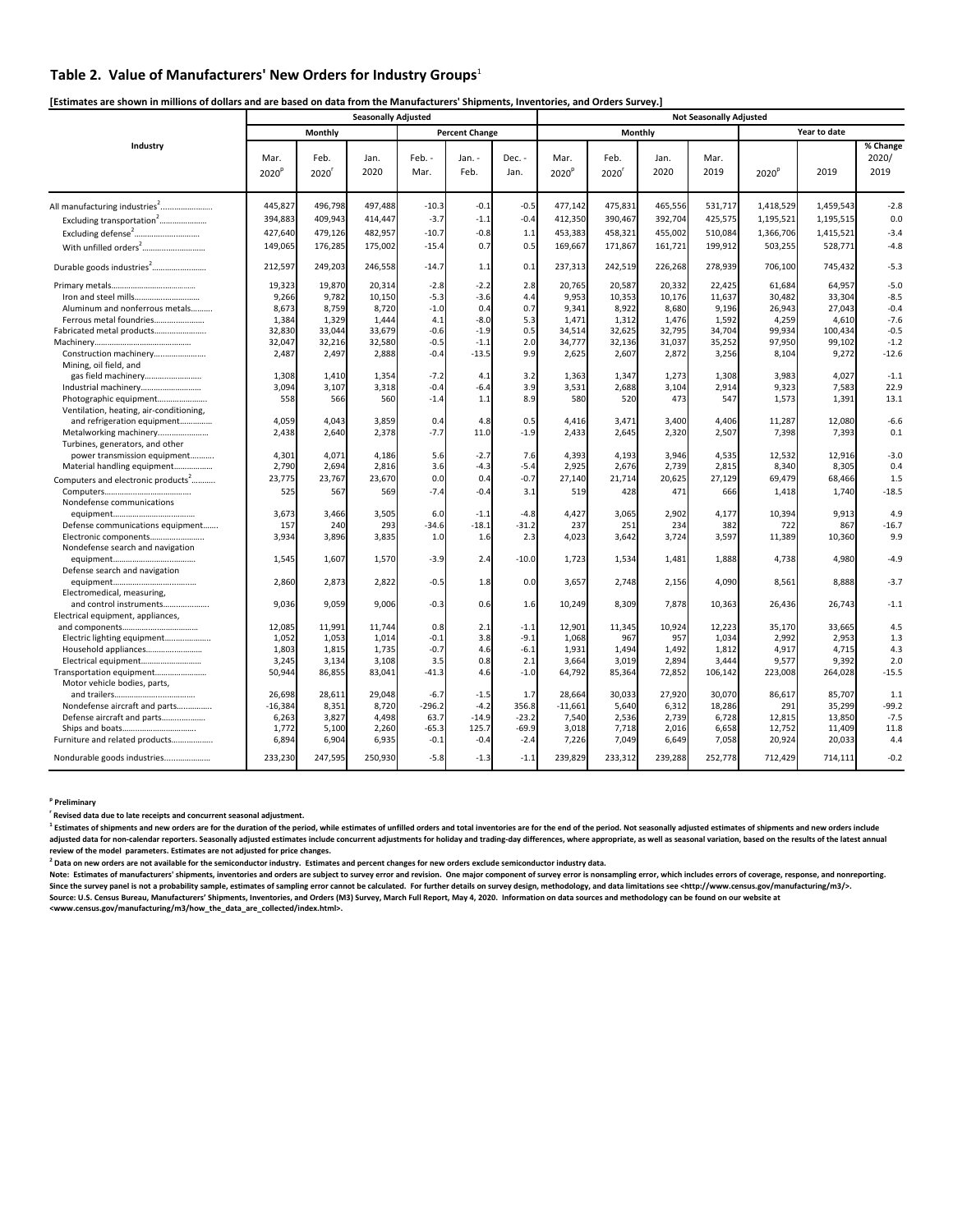## **Table 3. Value of Manufacturers' Unfilled Orders for Industry Groups**<sup>1</sup>

## **[Estimates are shown in millions of dollars and are based on data from the Manufacturers' Shipments, Inventories, and Orders Survey.]**

|                                                  |                           |                           | <b>Seasonally Adjusted</b> |                |                       |                |                           |                           |              |              |                        |
|--------------------------------------------------|---------------------------|---------------------------|----------------------------|----------------|-----------------------|----------------|---------------------------|---------------------------|--------------|--------------|------------------------|
|                                                  |                           | Monthly                   |                            |                | <b>Percent Change</b> |                |                           |                           | Monthly      |              | % Change               |
| Industry                                         | Mar.<br>2020 <sup>p</sup> | Feb.<br>2020 <sup>r</sup> | Jan.<br>2020               | Feb. -<br>Mar. | Jan. -<br>Feb.        | Dec. -<br>Jan. | Mar.<br>2020 <sup>p</sup> | Feb.<br>2020 <sup>r</sup> | Jan.<br>2020 | Mar.<br>2019 | March<br>2020/<br>2019 |
| All manufacturing industries <sup>2</sup>        | 1,134,908                 | 1,158,525                 | 1,157,237                  | $-2.0$         | 0.1                   | 0.0            | 1,145,791                 | 1,161,498                 | 1,156,902    | 1,189,294    | $-3.7$                 |
| Excluding transportation <sup>2</sup>            | 366,814                   | 367,413                   | 367,940                    | $-0.2$         | $-0.1$                | 0.0            | 369,878                   | 368,749                   | 365,875      | 372,559      | $-0.7$                 |
| Excluding defense <sup>2</sup>                   | 920,614                   | 947,726                   | 949,019                    | $-2.9$         | $-0.1$                | 0.1            | 927,562                   | 950,739                   | 948,811      | 987,536      | $-6.1$                 |
| Durable goods industries <sup>2</sup>            | 1,134,908                 | 1,158,525                 | 1,157,237                  | $-2.0$         | 0.1                   | 0.0            | 1,145,791                 | 1,161,498                 | 1,156,902    | 1,189,294    | $-3.7$                 |
|                                                  | 31,306                    | 31,730                    | 31,980                     | $-1.3$         | $-0.8$                | 0.4            | 32,282                    | 32,530                    | 31,828       | 32,644       | $-1.1$                 |
|                                                  | 16.071                    | 16,622                    | 16,796                     | $-3.3$         | $-1.0$                | 0.0            | 16,678                    | 17,105                    | 16,514       | 17,163       | $-2.8$                 |
| Aluminum and nonferrous metals                   | 12,029                    | 11,874                    | 11,845                     | 1.3            | 0.2                   | 1.2            | 12,333                    | 12,104                    | 11,903       | 11,878       | 3.8                    |
| Ferrous metal foundries                          | 3,206                     | 3,234                     | 3,339                      | $-0.9$         | $-3.1$                | $-0.8$         | 3,271                     | 3,321                     | 3,411        | 3,603        | $-9.2$                 |
| Fabricated metal products                        | 84,885                    | 85,260                    | 85,867                     | $-0.4$         | $-0.7$                | 0.0            | 85,231                    | 84,974                    | 84,660       | 86,368       | $-1.3$                 |
|                                                  | 101,476                   | 101,451                   | 101,343                    | 0.0            | 0.1                   | $-0.1$         | 102,136                   | 102,331                   | 101,325      | 105,494      | $-3.2$                 |
| Construction machinery<br>Mining, oil field, and | 3,782                     | 3,986                     | 4,200                      | $-5.1$         | $-5.1$                | $-0.8$         | 4,062                     | 4,305                     | 4,402        | 6,770        | $-40.0$                |
| gas field machinery                              | 3,412                     | 3.468                     | 3,450                      | $-1.6$         | 0.5                   | $-2.5$         | 3,412                     | 3,468                     | 3.450        | 4,121        | $-17.2$                |
| Industrial machinery                             | 7.835                     | 7,905                     | 7,898                      | $-0.9$         | 0.1                   | 0.9            | 7.903                     | 7,958                     | 7.950        | 8,326        | $-5.1$                 |
| Photographic equipment                           | 1,189                     | 1,198                     | 1,184                      | $-0.8$         | 1.2                   | 0.5            | 1,204                     | 1,253                     | 1,254        | 1,366        | $-11.9$                |
| Ventilation, heating, air-conditioning,          |                           |                           |                            |                |                       |                |                           |                           |              |              |                        |
| and refrigeration equipment                      | 8,031                     | 7,971                     | 7,898                      | 0.8            | 0.9                   | 0.6            | 8,200                     | 8,038                     | 7,833        | 8,236        | $-0.4$                 |
| Metalworking machinery                           | 6,560                     | 6,566                     | 6,443                      | $-0.1$         | 1.9                   | $-1.5$         | 6,540                     | 6,696                     | 6,381        | 7,147        | $-8.5$                 |
| Turbines, generators, and other                  |                           |                           |                            |                |                       |                |                           |                           |              |              |                        |
| power transmission equipment                     | 28,246                    | 28,071                    | 28,119                     | 0.6            | $-0.2$                | $-0.3$         | 28,246                    | 28,071                    | 28,119       | 28,671       | $-1.5$                 |
| Material handling equipment                      | 13,390                    | 13,337                    | 13,415                     | 0.4            | $-0.6$                | $-0.1$         | 13,424                    | 13,422                    | 13,445       | 12,913       | 4.0                    |
| Computers and electronic products <sup>2</sup>   | 118,715                   | 118,624                   | 118,509                    | 0.1            | 0.1                   | $-0.1$         | 119,577                   | 118,802                   | 118,436      | 119,205      | 0.3                    |
|                                                  | 2,173                     | 2,205                     | 2,210                      | $-1.5$         | $-0.2$                | $-0.1$         | 2,173                     | 2,205                     | 2,210        | 2,229        | $-2.5$                 |
| Nondefense communications                        |                           |                           |                            |                |                       |                |                           |                           |              |              |                        |
|                                                  | 23,916                    | 23,934                    | 24,075                     | $-0.1$         | $-0.6$                | $-0.5$         | 24,145                    | 24,097                    | 24,006       | 25,035       | $-3.6$                 |
| Defense communications equipment                 | 910                       | 1,034                     | 1,065                      | $-12.0$        | $-2.9$                | 3.2            | 946                       | 1,004                     | 1,031        | 1,325        | $-28.6$                |
|                                                  | 13.487                    | 13,355                    | 13,317                     | 1.0            | 0.3                   | $-0.2$         | 13,578                    | 13,597                    | 13,572       | 12,957       | 4.8                    |
| Nondefense search and navigation                 |                           |                           |                            |                |                       |                |                           |                           |              |              |                        |
|                                                  | 21,232                    | 21,140                    | 21,029                     | 0.4            | 0.5                   | 0.1            | 21,050                    | 21,052                    | 20,948       | 20,167       | 4.4                    |
| Defense search and navigation                    |                           |                           |                            |                |                       |                |                           |                           |              |              |                        |
|                                                  | 28,959                    | 28,980                    | 28,983                     | $-0.1$         | 0.0                   | $-0.2$         | 29,329                    | 28,792                    | 28,822       | 28,999       | 1.1                    |
| Electromedical, measuring,                       |                           |                           |                            |                |                       |                |                           |                           |              |              |                        |
| and control instruments                          | 28,038                    | 27,976                    | 27,830                     | 0.2            | 0.5                   | 0.1            | 28,356                    | 28,055                    | 27,847       | 28,493       | $-0.5$                 |
| Electrical equipment, appliances,                |                           |                           |                            |                |                       |                |                           |                           |              |              |                        |
|                                                  | 20,768                    | 20,726                    | 20,624                     | 0.2            | 0.5                   | 0.3            | 20,935                    | 20,764                    | 20,517       | 19,671       | 6.4                    |
| Electric lighting equipment                      | 1.857                     | 1.884                     | 1,899                      | $-1.4$         | $-0.8$                | $-3.1$         | 1,839                     | 1,869                     | 1.884        | 1,420        | 29.5                   |
| Household appliances                             | 1,496                     | 1,482                     | 1,451                      | 0.9            | 2.1                   | 1.5            | 1,407                     | 1,356                     | 1,483        | 1,090        | 29.1                   |
|                                                  | 7,935                     | 7,914                     | 7,907                      | 0.3            | 0.1                   | 0.4            | 8,043                     | 8,001                     | 7,936        | 8,087        | $-0.5$                 |
| Transportation equipment                         | 768,094                   | 791,112                   | 789,297                    | $-2.9$         | 0.2                   | 0.1            | 775,913                   | 792,749                   | 791,027      | 816,735      | $-5.0$                 |
| Motor vehicle bodies, parts,                     |                           |                           |                            |                |                       |                |                           |                           |              |              |                        |
|                                                  | 26,287                    | 26,316                    | 26,347                     | $-0.1$         | $-0.1$                | 0.5            | 27,380                    | 27,325                    | 26,470       | 28,328       | $-3.3$                 |
| Nondefense aircraft and parts                    | 538,916                   | 565,707                   | 566,557                    | $-4.7$         | $-0.2$                | 0.2            | 542,054                   | 566,065                   | 568,039      | 596,610      | $-9.1$                 |
| Defense aircraft and parts                       | 87,611                    | 85,093                    | 85,537                     | 3.0            | $-0.5$                | $-0.3$         | 88,327                    | 85,030                    | 86,332       | 82,830       | 6.6                    |
| Ships and boats                                  | 33,267                    | 34,204                    | 31,943                     | $-2.7$         | 7.1                   | $-2.4$         | 35,424                    | 35,403                    | 30,554       | 32,603       | 8.7                    |
| Furniture and related products                   | 9.088                     | 9.038                     | 9,035                      | 0.6            | 0.0                   | $-0.6$         | 9,141                     | 8,764                     | 8,527        | 8,648        | 5.7                    |
|                                                  |                           |                           |                            |                |                       |                |                           |                           |              |              |                        |

**p Preliminary** 

**r Revised data due to late receipts and concurrent seasonal adjustment.** 

<sup>1</sup> Estimates of shipments and new orders are for the duration of the period, while estimates of unfilled orders and total inventories are for the end of the period. Not seasonally adjusted estimates of shipments and new o include adjusted data for non-calendar reporters. Seasonally adjusted estimates include concurrent adjustments for holiday and trading-day differences, where appropriate, as well as seasonal variation, based on the results **latest annual review of the model parameters. Estimates are not adjusted for price changes.** 

**2 Data on unfilled orders are not available for the semiconductor industry. Estimates and percent changes for unfilled orders exclude semiconductor industry data.** 

Note: Estimates of manufacturers' shipments, inventories and orders are subject to survey error and revision. One major component of survey error is nonsampling error, which includes errors of coverage, response, and<br>nonre

**<http://www.census.gov/manufacturing/m3/>.** 

**Source: U.S. Census Bureau, Manufacturers' Shipments, Inventories, and Orders (M3) Survey, March Full Report, May 4, 2020. Information on data sources and methodology can be found on our website at <www.census.gov/manufacturing/m3/how\_the\_data\_are\_collected/index.html>.**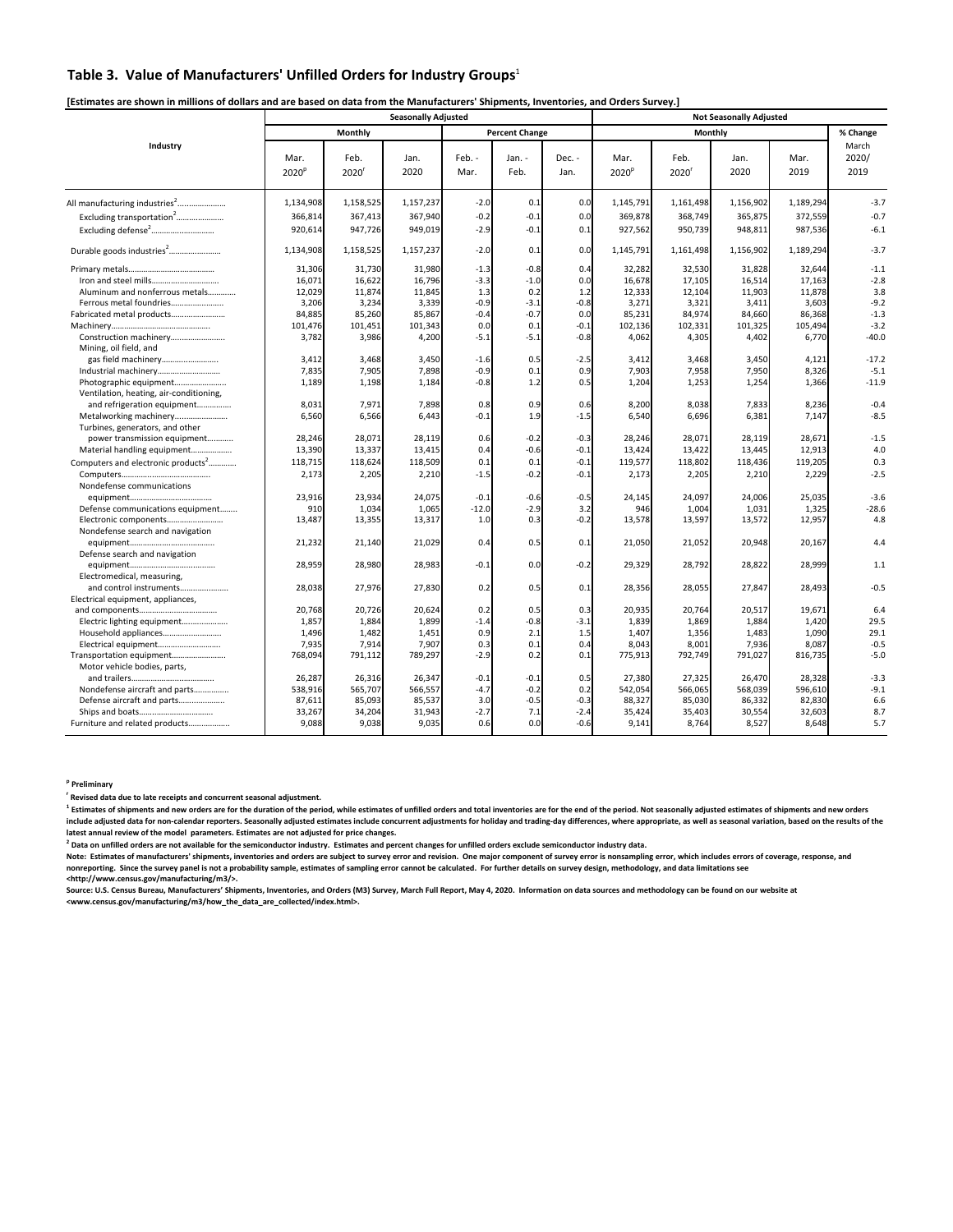## **Table 4. Value of Manufacturers' Inventories for Industry Groups**<sup>1</sup>

## **[Estimates are shown in millions of dollars and are based on data from the Manufacturers' Shipments, Inventories, and Orders Survey.]**

|                                                                        |                    |                    | <b>Seasonally Adjusted</b> |                  |                       |                  |                    |                    |                    |                    |                  |
|------------------------------------------------------------------------|--------------------|--------------------|----------------------------|------------------|-----------------------|------------------|--------------------|--------------------|--------------------|--------------------|------------------|
|                                                                        |                    | Monthly            |                            |                  | <b>Percent Change</b> |                  |                    | Monthly            |                    |                    | % Change         |
| Industry                                                               |                    |                    |                            |                  |                       |                  |                    |                    |                    |                    | March            |
|                                                                        | Mar.               | Feb.               | Jan.                       | Feb. -           | Jan. -                | Dec. -           | Mar.               | Feb.               | Jan.               | Mar.               | 2020/            |
|                                                                        | 2020 <sup>p</sup>  | 2020               | 2020                       | Mar.             | Feb.                  | Jan.             | 2020 <sup>p</sup>  | 2020               | 2020               | 2019               | 2019             |
|                                                                        |                    |                    |                            |                  |                       |                  |                    |                    |                    |                    |                  |
| All manufacturing industries                                           | 693,481            | 699,301            | 702,008                    | $-0.8$           | $-0.4$                | $-0.3$           | 692,274            | 702,226            | 699,980            | 690,232            | 0.3<br>$-2.8$    |
| Excluding transportation<br>Excluding defense                          | 540,829<br>665,227 | 547,582<br>670,732 | 550,963<br>673,415         | $-1.2$<br>$-0.8$ | $-0.6$<br>$-0.4$      | $-0.4$<br>$-0.3$ | 540,795<br>663,980 | 549,721<br>673,733 | 549,087<br>671,555 | 556,268<br>662,634 | 0.2              |
| With unfilled orders                                                   | 359,022            | 356,416            | 355,981                    | 0.7              | 0.1                   | $-0.1$           | 357,575            | 357,293            | 354,770            | 341,789            | 4.6              |
|                                                                        |                    |                    |                            |                  |                       |                  |                    |                    |                    |                    |                  |
| Durable goods industries                                               | 437,402            | 434,649            | 434,608                    | 0.6              | 0.0                   | $-0.2$           | 436,084            | 436,916            | 433,833            | 419,903            | 3.9              |
|                                                                        | 11,983             | 11,981             | 11,948                     | 0.0              | 0.3                   | $-1.0$           | 12,272             | 12,399             | 12,318             | 12,572             | $-2.4$           |
| Nonmetallic mineral products                                           | 15,008             | 14,879             | 15,011                     | 0.9              | $-0.9$                | $-0.3$           | 15,292             | 15,141             | 15,022             | 15,261             | 0.2              |
| Iron and steel mills                                                   | 35,561<br>19,026   | 35,093<br>18,782   | 34,904<br>18,632           | 1.3<br>1.3       | 0.5<br>0.8            | $-0.7$<br>$-1.9$ | 35,400<br>18,879   | 35,130<br>18,855   | 34,940<br>18,749   | 36,212<br>20,413   | $-2.2$<br>$-7.5$ |
| Aluminum and nonferrous metals                                         | 14,359             | 14,168             | 14,137                     | 1.3              | 0.2                   | 1.0              | 14,326             | 14,070             | 14,057             | 13,647             | 5.0              |
| Ferrous metal foundries                                                | 2,176              | 2,143              | 2,135                      | 1.5              | 0.4                   | $-0.8$           | 2,195              | 2,205              | 2,134              | 2,152              | 2.0              |
| Fabricated metal products                                              | 54,042             | 53,834             | 54,050                     | 0.4              | $-0.4$                | 0.7              | 54,092             | 53,994             | 54,060             | 55,001             | $-1.7$           |
|                                                                        | 71,446<br>4,058    | 70,849<br>3,935    | 70,934<br>3,983            | 0.8<br>3.1       | $-0.1$                | $-0.7$<br>$-1.3$ | 71,577             | 71,116<br>4,187    | 70,350             | 71,735<br>4,176    | $-0.2$<br>2.1    |
| Construction machinery                                                 | 5,640              | 5,599              | 5,593                      | 0.7              | $-1.2$<br>0.1         | 0.1              | 4,263<br>5,717     | 5,636              | 4,112<br>5,548     | 5,925              | $-3.5$           |
| Mining, oil field,                                                     |                    |                    |                            |                  |                       |                  |                    |                    |                    |                    |                  |
| and gas field machinery                                                | 4,897              | 5,027              | 5,112                      | $-2.6$           | $-1.7$                | 0.2              | 4,892              | 5,071              | 5,109              | 5,572              | $-12.2$          |
| Industrial machinery                                                   | 8,928              | 8,686              | 8,638                      | 2.8              | 0.6                   | $-2.0$           | 9,151              | 8,703              | 8,375              | 8,532              | 7.3              |
| Photographic equipment                                                 | 1,800              | 1,778              | 1,773                      | 1.2              | 0.3                   | $-0.3$           | 1,730              | 1,799              | 1,783              | 1,697              | 1.9              |
| Ventilation, heating, air-conditioning,<br>and refrigeration equipment | 5,546              | 5,555              | 5,496                      | $-0.2$           | 1.1                   | 0.7              | 5,686              | 5,652              | 5,329              | 5,673              | 0.2              |
| Metalworking machinery                                                 | 6,030              | 5,902              | 5,999                      | 2.2              | $-1.6$                | $-1.8$           | 5,930              | 5,843              | 5,894              | 6,032              | $-1.7$           |
| Turbines, generators, and other                                        |                    |                    |                            |                  |                       |                  |                    |                    |                    |                    |                  |
| power transmission equipment                                           | 9,494              | 9,426              | 9,382                      | 0.7              | 0.5                   | $-0.3$           | 9,350              | 9,432              | 9,280              | 9,560              | $-2.2$           |
| Material handling equipment                                            | 5,787              | 5,777              | 5,815                      | 0.2              | $-0.7$                | $-2.5$           | 5,686              | 5,594              | 5,657              | 5,830              | $-2.5$           |
| Computers and electronic products <sup>2</sup>                         | 43,522<br>1,517    | 43,338<br>1,480    | 43,677<br>1,489            | 0.4<br>2.5       | $-0.8$<br>$-0.6$      | $-0.5$<br>$-4.9$ | 43,060<br>1,488    | 43,606<br>1,514    | 43,334<br>1,468    | 42,885<br>1,537    | 0.4<br>$-3.2$    |
| Computer storage devices                                               | 1,063              | 1,066              | 1,120                      | -0.3             | $-4.8$                | $-4.0$           | 971                | 1,116              | 1,093              | 1,064              | $-8.7$           |
| Other peripheral equipment                                             | 1,144              | 1,164              | 1,164                      | $-1.7$           | 0.0                   | $-4.0$           | 1,116              | 1,188              | 1,171              | 1,128              | $-1.1$           |
| Nondefense communications                                              |                    |                    |                            |                  |                       |                  |                    |                    |                    |                    |                  |
|                                                                        | 4,889              | 4,772              | 4,752                      | 2.5              | 0.4                   | $-0.6$           | 4,832              | 4,787              | 4,653              | 4,758              | 1.6              |
| Defense communications equipment<br>Audio and video equipment          | 703<br>549         | 704<br>570         | 702<br>583                 | $-0.1$<br>$-3.7$ | 0.3<br>$-2.2$         | $-1.3$<br>$-1.5$ | 703<br>515         | 704<br>556         | 702<br>578         | 703<br>633         | 0.0<br>$-18.6$   |
| Electronic components                                                  | 7,569              | 7,552              | 7,612                      | 0.2              | $-0.8$                | 0.3              | 7,580              | 7,637              | 7,678              | 7,209              | 5.1              |
| Nondefense search and navigation                                       |                    |                    |                            |                  |                       |                  |                    |                    |                    |                    |                  |
|                                                                        | 2,797              | 2,803              | 2,806                      | $-0.2$           | $-0.1$                | 0.2              | 2,767              | 2,796              | 2,812              | 2,625              | 5.4              |
| Defense search and navigation                                          |                    |                    |                            |                  |                       |                  |                    |                    |                    |                    |                  |
| Electromedical, measuring                                              | 2,521              | 2,534              | 2,534                      | $-0.5$           | 0.0                   | 0.2              | 2,532              | 2,558              | 2,520              | 2,570              | $-1.5$           |
| and control instruments                                                | 15,773             | 15,649             | 15,735                     | 0.8              | $-0.5$                | $-0.3$           | 15,644             | 15,595             | 15,513             | 15,422             | 1.4              |
| Electrical equipment, appliances,                                      |                    |                    |                            |                  |                       |                  |                    |                    |                    |                    |                  |
|                                                                        | 20,312             | 20,250             | 20,323                     | 0.3              | $-0.4$                | $-0.1$           | 20,439             | 20,407             | 20,267             | 20,388             | 0.3              |
| Electric lighting equipment                                            | 2,252              | 2,257              | 2,254                      | $-0.2$           | 0.1                   | $-1.6$           | 2,218              | 2,261              | 2,281              | 2,250              | $-1.4$           |
| Household appliances<br>Electrical equipment                           | 2,74<br>5,673      | 2,771<br>5,710     | 2,817<br>5,769             | $-0.9$<br>$-0.6$ | $-1.6$<br>$-1.0$      | $-1.0$<br>$-0.4$ | 2,768<br>5,740     | 2,822<br>5,835     | 2,761<br>5,845     | 2,932<br>5,777     | $-5.6$<br>$-0.6$ |
|                                                                        | 1,875              | 1,851              | 1,824                      | 1.3              | 1.5                   | 0.9              | 1,876              | 1,781              | 1,714              | 2,004              | $-6.4$           |
| Transportation equipment                                               | 152,652            | 151,719            | 151,045                    | 0.6              | 0.4                   | 0.1              | 151,479            | 152,505            | 150,893            | 133,964            | 13.1             |
|                                                                        | 4,746              | 4,742              | 4,882                      | 0.1              | $-2.9$                | 1.5              | 4,755              | 4,815              | 4,890              | 4,292              | 10.8             |
| Light trucks and utility vehicles                                      | 4,961              | 5,113              | 5,028                      | $-3.0$           | 1.7                   | $-2.3$           | 4,745              | 5,314              | 5,054              | 4,638              | 2.3              |
| Heavy duty trucks<br>Motor vehicle bodies, parts,                      | 2,171              | 2,240              | 2,267                      | $-3.1$           | $-1.2$                | 1.5              | 2,161              | 2,305              | 2,287              | 2,220              | $-2.7$           |
|                                                                        | 26,998             | 26,807             | 26,682                     | 0.7              | 0.5                   | 0.1              | 27,051             | 26,988             | 26,950             | 26,513             | 2.0              |
| Nondefense aircraft and parts                                          | 83,773             | 82,499             | 81,940                     | 1.5              | 0.7                   | $-0.2$           | 82,832             | 82,843             | 81,658             | 67,815             | 22.1             |
| Defense aircraft and parts                                             | 13,579             | 13,644             | 13,585                     | $-0.5$           | 0.4                   | 0.8              | 13,514             | 13,647             | 13,554             | 13,140             | 2.8              |
|                                                                        | 3,22               | 3,193              | 3,242                      | 0.9<br>0.2       | $-1.5$                | 1.5<br>$-0.1$    | 3,304              | 3,102              | 3,132              | 3,356              | $-1.5$<br>$-0.9$ |
| Furniture and related products<br>Miscellaneous durable goods          | 7,968<br>24,908    | 7,951<br>24,755    | 7,977<br>24,739            | 0.6              | $-0.3$<br>0.1         | 0.2              | 7,823<br>24,650    | 7,888<br>24,730    | 7,999<br>24,650    | 7,896<br>23,989    | 2.8              |
|                                                                        |                    |                    |                            |                  |                       |                  |                    |                    |                    |                    |                  |
| Nondurable goods industries                                            | 256,079            | 264,652            | 267,400                    | $-3.2$           | $-1.0$                | $-0.5$           | 256,190            | 265,310            | 266,147            | 270,329            | $-5.2$           |
|                                                                        | 54,198             | 54,429             | 54,391                     | $-0.4$           | 0.1                   | $-0.5$           | 53,158             | 54,278             | 54,050             | 53,129             | 0.1              |
| Grain and oilseed milling                                              | 5,404              | 5,419              | 5,441                      | $-0.3$           | $-0.4$                | 1.0              | 5,400              | 5,618              | 5,628              | 5,230              | 3.3              |
|                                                                        | 8,040              | 8,090              | 8,064                      | -0.6<br>$-0.5$   | 0.3<br>$-0.3$         | 0.3<br>$-1.6$    | 8,070              | 8,031              | 7,835              | 7,752              | 4.1<br>2.7       |
| Meat, poultry, and seafood products<br>Beverage and tobacco products   | 9,610<br>25,139    | 9,657<br>25,060    | 9,684<br>25,076            | 0.3              | $-0.1$                | 0.5              | 9,501<br>25,476    | 9,640<br>25,495    | 9,523<br>25,386    | 9,250<br>25,205    | 1.1              |
|                                                                        | 20,760             | 20,712             | 20,699                     | 0.2              | 0.1                   | 0.5              | 20,984             | 20,972             | 20,778             | 20,526             | 2.2              |
|                                                                        | 4,379              | 4,348              | 4,377                      | 0.7              | $-0.7$                | 0.9              | 4,492              | 4,523              | 4,608              | 4,679              | $-4.0$           |
|                                                                        | 3,259              | 3,267              | 3,280                      | $-0.2$           | $-0.4$                | $-0.6$           | 3,251              | 3,282              | 3,303              | 3,418              | $-4.9$           |
|                                                                        | 3,400              | 3,389              | 3,403                      | 0.3              | $-0.4$                | $-1.0$           | 3,414              | 3,414              | 3,430              | 3,579              | $-4.6$           |
| Leather and allied products                                            | 1,863<br>781       | 1,867<br>777       | 1,879<br>774               | $-0.2$<br>0.5    | $-0.6$<br>0.4         | $-0.8$<br>$-0.3$ | 1,818<br>762       | 1,851<br>763       | 1,863<br>783       | 1,908<br>767       | $-4.7$<br>$-0.7$ |
|                                                                        | 15,873             | 15,919             | 16,188                     | $-0.3$           | $-1.7$                | $-0.4$           | 15,966             | 16,120             | 16,303             | 16,51              | $-3.3$           |
| Pulp, paper, and paperboard mills                                      | 6,620              | 6,602              | 6,779                      | 0.3              | $-2.6$                | 0.2              | 6,716              | 6,700              | 6,809              | 6,953              | $-3.4$           |
| Paperboard containers                                                  | 4,975              | 4,958              | 5,052                      | 0.3              | $-1.9$                | $-0.1$           | 4,985              | 5,021              | 5,110              | 5,079              | $-1.9$           |
| Petroleum and coal products                                            | 5,611<br>30,775    | 5,559<br>38,318    | 5,537<br>40,406            | 0.9<br>$-19.7$   | 0.4<br>$-5.2$         | 0.3<br>$-0.6$    | 5,618<br>30,430    | 5,523<br>37,646    | 5,455<br>38,921    | 5,587<br>40,970    | 0.6<br>$-25.7$   |
| Petroleum refineries                                                   | 25,091             | 32,717             | 34,821                     | $-23.3$          | $-6.0$                | $-0.7$           | 24,746             | 31,965             | 33,279             | 35,038             | $-29.4$          |
|                                                                        | 88,755             | 89,506             | 89,774                     | $-0.8$           | $-0.3$                | $-0.7$           | 89,532             | 89,990             | 89,972             | 91,664             | $-2.3$           |
| Pesticides, fertilizers, and other                                     |                    |                    |                            |                  |                       |                  |                    |                    |                    |                    |                  |
| agricultural chemicals                                                 | 4,930              | 4,891              | 4,876                      | 0.8              | 0.3                   | $-1.6$           | 5,346              | 5,337              | 5,274              | 5,376              | $-0.6$           |
| Pharmaceuticals and medicines<br>Paints, coatings, and adhesives       | 36,514<br>3,820    | 36,556<br>3,827    | 36,900<br>3,823            | $-0.1$<br>$-0.2$ | $-0.9$<br>0.1         | $-1.2$<br>0.1    | 36,674<br>3,931    | 36,385<br>3,913    | 36,766<br>3,846    | 37,302<br>4,060    | $-1.7$<br>$-3.2$ |
| Plastics and rubber products                                           | 26,425             | 26,561             | 26,692                     | $-0.5$           | $-0.5$                | $-0.3$           | 26,765             | 26,948             | 26,681             | 27,587             | $-3.0$           |

<sup>s</sup> Preliminary<br>Rewised data due to late receipts and concurrent seasonal adjustment.<br>"Estimates of shipments and new orders are for the duration of the period, while estimates of unfilled orders and total inventories are

<sup>2</sup> Estimates of inventories for the semiconductor industry data are included in computers and electronic products, and all other applicable aggregate totals.<br>Note: Estimates of manufacturers' shipments, inventories and or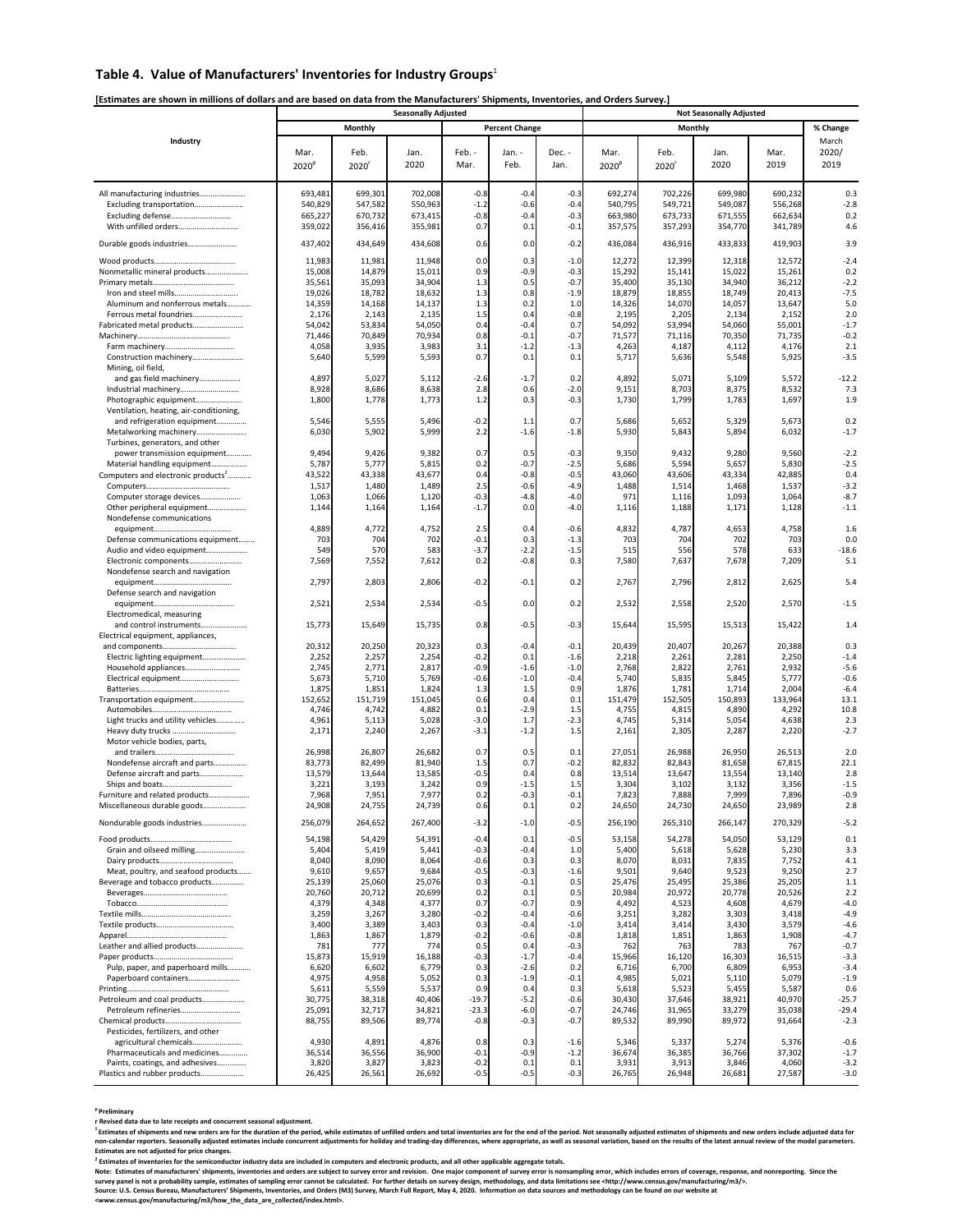## **Table 5. Value of Manufacturers' Shipments, New Orders, Unfilled Orders, and Total Inventories for**  Topical Series<sup>1, 2</sup>

|                                                                                                                            |                                          |                                          | <b>Seasonally Adjusted</b>               |                                             |                                          |                                       | <b>Not Seasonally Adjusted</b>           |                                          |                                          |                                          |                                         |                                         |                                             |  |
|----------------------------------------------------------------------------------------------------------------------------|------------------------------------------|------------------------------------------|------------------------------------------|---------------------------------------------|------------------------------------------|---------------------------------------|------------------------------------------|------------------------------------------|------------------------------------------|------------------------------------------|-----------------------------------------|-----------------------------------------|---------------------------------------------|--|
|                                                                                                                            |                                          | Monthly                                  |                                          |                                             | <b>Percent Change</b>                    |                                       |                                          | Monthly                                  |                                          |                                          | Year to date                            |                                         |                                             |  |
| Industry                                                                                                                   | Mar.<br>2020 <sup>p</sup>                | Feb.<br>2020                             | Jan.<br>2020                             | Feb.<br>Mar.                                | Jan. -<br>Feb.                           | Dec. -<br>Jan.                        | Mar.<br>2020 <sup>p</sup>                | Feb.<br>2020 <sup>r</sup>                | Jan.<br>2020                             | Mar.<br>2019                             | 2020 <sup>p</sup>                       | 2019                                    | % Change<br>2020/<br>2019                   |  |
| <b>SHIPMENTS</b>                                                                                                           |                                          |                                          |                                          |                                             |                                          |                                       |                                          |                                          |                                          |                                          |                                         |                                         |                                             |  |
| All manufacturing industries<br>.                                                                                          | 473,613                                  | 499,771                                  | 501,166                                  | $-5.2$                                      | $-0.3$                                   | $-0.6$                                | 496,419                                  | 475,204                                  | 467,457                                  | 525,684                                  | 1,439,080                               | 1,462,314                               | $-1.6$                                      |  |
| Construction materials and supplies<br>Information technology<br>Computers and related products<br>Motor vehicle and parts | 52,142<br>25,464<br>1,793<br>48,802      | 52,437<br>25,336<br>1,830<br>60,114      | 52,642<br>25,439<br>1,846<br>58,957      | $-0.6$<br>0.5<br>$-2.0$<br>$-18.8$          | $-0.4$<br>$-0.4$<br>$-0.9$<br>2.0        | 0.5<br>0.1<br>4.5<br>$-0.5$           | 52,257<br>28,177<br>2,021<br>53,081      | 47,504<br>23,007<br>1,399<br>60,751      | 46,915<br>21,738<br>1,510<br>54,895      | 51,399<br>27,550<br>1,913<br>67,168      | 146,676<br>72,922<br>4,930<br>168,727   | 143,766<br>71,628<br>4,684<br>185,309   | 2.0<br>1.8<br>5.3<br>$-8.9$                 |  |
| Nondefense capital goods <sup>3</sup><br>Excluding aircraft<br>Defense capital goods <sup>4</sup>                          | 88,434<br>75,587<br>68,659<br>12,847     | 87,320<br>74,209<br>68.794<br>13,111     | 86,624<br>73,330<br>69,440<br>13,294     | 1.3<br>1.9<br>$-0.2$<br>$-2.0$              | 0.8<br>1.2<br>$-0.9$<br>$-1.4$           | $-0.5$<br>$-1.7$<br>1.1<br>6.5        | 97,392<br>83,225<br>74,890<br>14,167     | 81,991<br>68,941<br>64,936<br>13,050     | 75,635<br>64,546<br>62,176<br>11,089     | 99,426<br>85,264<br>74,693<br>14,162     | 255,018<br>216,712<br>202,002<br>38,306 | 261,462<br>224,672<br>201,189<br>36,790 | $-2.5$<br>$-3.5$<br>0.4<br>4.1              |  |
| Consumer durable goods<br>Consumer nondurable goods                                                                        | 186,649<br>33,273<br>153,376             | 209,392<br>42,542<br>166,850             | 210,178<br>41,028<br>169,150             | $-10.9$<br>$-21.8$<br>$-8.1$                | $-0.4$<br>3.7<br>$-1.4$                  | $-1.8$<br>$-2.4$<br>$-1.7$            | 192,004<br>36,065<br>155,939             | 199,289<br>42,741<br>156,548             | 199,242<br>37,147<br>162,095             | 216,803<br>47,889<br>168,914             | 590,535<br>115,953<br>474,582           | 609,593<br>131,526<br>478,067           | $-3.1$<br>$-11.8$<br>$-0.7$                 |  |
| <b>NEW ORDERS</b>                                                                                                          |                                          |                                          |                                          |                                             |                                          |                                       |                                          |                                          |                                          |                                          |                                         |                                         |                                             |  |
| All manufacturing industries <sup>5</sup>                                                                                  | 445,827                                  | 496,798                                  | 497,488                                  | $-10.3$                                     | $-0.1$                                   | $-0.5$                                | 477,142                                  | 475,831                                  | 465,556                                  | 531,717                                  | 1,418,529                               | 1,459,543                               | $-2.8$                                      |  |
| Construction materials and supplies<br>Information technology<br>Computers and related products<br>Motor vehicle and parts | 51,698<br>25,448<br>1,761<br>48,773      | 51.778<br>25,506<br>1,825<br>60,083      | 52.613<br>25,405<br>1,843<br>59,100      | $-0.2$<br>$-0.2$<br>$-3.5$<br>$-18.8$       | $-1.6$<br>0.4<br>$-1.0$<br>1.7           | 0.6<br>$-0.6$<br>4.3<br>$-0.7$        | 52.463<br>29,030<br>1,989<br>53,136      | 47.466<br>23,671<br>1,394<br>61,606      | 47.765<br>22,193<br>1,507<br>55,196      | 51.890<br>29,148<br>1,915<br>67,146      | 147.694<br>74,894<br>4,890<br>169,938   | 146.108<br>73,744<br>4,718<br>186,445   | 1.1<br>1.6<br>3.6<br>$-8.9$                 |  |
| Nondefense capital goods <sup>3</sup><br>Excluding aircraft<br>Defense capital goods <sup>4</sup>                          | 64,963<br>48,608<br>68,823<br>16,355     | 88,941<br>73,251<br>68,868<br>15,690     | 84,840<br>72,744<br>69,346<br>12,096     | $-27.0$<br>$-33.6$<br>$-0.1$<br>4.2         | 4.8<br>0.7<br>$-0.7$<br>29.7             | 1.7<br>12.8<br>1.0<br>$-36.0$         | 81,273<br>59,677<br>75,509<br>21,596     | 84,645<br>68,390<br>66,685<br>16,255     | 73,962<br>64,943<br>64,568<br>9,019      | 107,870<br>89,122<br>75,614<br>18,748    | 239,880<br>193,010<br>206,762<br>46,870 | 265,585<br>226,629<br>204,805<br>38,956 | $-9.7$<br>$-14.8$<br>1.0<br>20.3            |  |
| Consumer durable goods<br>Consumer nondurable goods                                                                        | 186,681<br>33,305<br>153,376             | 209,410<br>42,560<br>166,850             | 210,151<br>41,001<br>169,150             | $-10.9$<br>$-21.7$<br>$-8.1$                | $-0.4$<br>3.8<br>$-1.4$                  | $-1.9$<br>$-2.6$<br>$-1.7$            | 192,095<br>36,156<br>155,939             | 199,283<br>42,735<br>156,548             | 199,409<br>37,314<br>162,095             | 216,806<br>47,892<br>168,914             | 590,787<br>116,205<br>474,582           | 609,677<br>131,610<br>478,067           | $-3.1$<br>$-11.7$<br>$-0.7$                 |  |
| <b>UNFILLED ORDERS</b>                                                                                                     |                                          |                                          |                                          |                                             |                                          |                                       |                                          |                                          |                                          |                                          |                                         |                                         |                                             |  |
| All manufacturing industries <sup>5</sup>                                                                                  | 1,134,908                                | 1,158,525                                | 1,157,237                                | $-2.0$                                      | 0.1                                      | 0.0                                   | 1,145,791                                | 1,161,498                                | 1,156,902                                | 1,189,294                                | (X)                                     | (X)                                     | $-3.7$                                      |  |
| Construction materials and supplies<br>Information technology<br>Computers and related products<br>Motor vehicle and parts | 58,235<br>115,897<br>2,173<br>26,287     | 58,679<br>115,913<br>2,205<br>26,316     | 59,338<br>115,743<br>2,210<br>26,347     | $-0.8$<br>0.0<br>$-1.5$<br>$-0.1$<br>$-2.8$ | $-1.1$<br>0.1<br>$-0.2$<br>$-0.1$<br>0.2 | 0.0<br>0.0<br>$-0.1$<br>0.5<br>$-0.2$ | 58,398<br>116,849<br>2,173<br>27,380     | 58,192<br>115,996<br>2,205<br>27,325     | 58,230<br>115,332<br>2,210<br>26,470     | 60,147<br>116,688<br>2,229<br>28,328     | (X)<br>(X)<br>(X)<br>(X)<br>(X)         | (X)<br>(X)<br>(X)<br>(X)<br>(X)         | $-2.9$<br>0.1<br>$-2.5$<br>$-3.3$<br>$-5.8$ |  |
| Nondefense capital goods <sup>3</sup><br>Excluding aircraft<br>Defense capital goods <sup>4</sup>                          | 812,820<br>643,261<br>218,125<br>169,559 | 836,291<br>670,240<br>217,961<br>166,051 | 834,670<br>671,198<br>217,887<br>163,472 | $-4.0$<br>0.1<br>2.1                        | $-0.1$<br>0.0<br>1.6                     | $-0.1$<br>0.0<br>$-0.7$               | 820,376<br>646,562<br>219,434<br>173,814 | 836,495<br>670,110<br>218,815<br>166,385 | 833,841<br>670,661<br>217,066<br>163,180 | 871,320<br>711,377<br>222,961<br>159,943 | (X)<br>(X)<br>(X)                       | (X)<br>(X)<br>(X)                       | $-9.1$<br>$-1.6$<br>8.7                     |  |
| Consumer durable goods                                                                                                     | 5.148<br>5,148                           | 5,116<br>5,116                           | 5,098<br>5,098                           | 0.6<br>0.6                                  | 0.4<br>0.4                               | $-0.5$<br>$-0.5$                      | 5,220<br>5,220                           | 5.129<br>5,129                           | 5,135<br>5,135                           | 4,570<br>4,570                           | (X)<br>(X)                              | (X)<br>(X)                              | 14.2<br>14.2                                |  |
| <b>TOTAL INVENTORIES</b>                                                                                                   |                                          |                                          |                                          |                                             |                                          |                                       |                                          |                                          |                                          |                                          |                                         |                                         |                                             |  |
| All manufacturing industries                                                                                               | 693,481                                  | 699,301                                  | 702,008                                  | $-0.8$                                      | $-0.4$                                   | $-0.3$                                | 692,274                                  | 702,226                                  | 699,980                                  | 690,232                                  | (X)                                     | (X)                                     | 0.3                                         |  |
| Construction materials and supplies<br>Information technology<br>Computers and related products<br>Motor vehicle and parts | 72.806<br>40,769<br>3,724<br>38,876      | 72.564<br>40,431<br>3,710<br>38,902      | 72.808<br>40,558<br>3,773<br>38,859      | 0.3<br>0.8<br>0.4<br>$-0.1$                 | $-0.3$<br>$-0.3$<br>$-1.7$<br>0.1        | 0.3<br>$-0.5$<br>$-4.3$<br>0.0        | 73,572<br>40,369<br>3,575<br>38,712      | 73.564<br>40,576<br>3,818<br>39,422      | 73.135<br>40,199<br>3,732<br>39,181      | 75.058<br>39,793<br>3,729<br>37,663      | (X)<br>(X)<br>(X)<br>(X)                | (X)<br>(X)<br>(X)<br>(X)                | $-2.0$<br>1.4<br>$-4.1$<br>2.8              |  |
| Nondefense capital goods <sup>3</sup><br>Excluding aircraft<br>Defense capital goods <sup>4</sup>                          | 224,111<br>200,350<br>129,956<br>23,761  | 222,397<br>198,323<br>128,944<br>24,074  | 222,196<br>198,093<br>129,274<br>24,103  | 0.8<br>1.0<br>0.8<br>$-1.3$                 | 0.1<br>0.1<br>$-0.3$<br>$-0.1$           | $-0.2$<br>$-0.4$<br>$-0.5$<br>0.8     | 222,840<br>198,974<br>129,493<br>23,866  | 222,693<br>198,698<br>129,186<br>23,995  | 220,628<br>196,662<br>128,115<br>23,966  | 207,351<br>184,067<br>128,394<br>23,284  | (X)<br>(X)<br>(X)<br>(X)                | (X)<br>(X)<br>(X)<br>(X)                | 7.5<br>8.1<br>0.9<br>2.5                    |  |
| Consumer goods<br>Consumer durable goods<br>Consumer nondurable goods                                                      | 192,375<br>31,575<br>160,800             | 200,341<br>31,694<br>168,647             | 203,104<br>31,823<br>171,281             | $-4.0$<br>$-0.4$<br>$-4.7$                  | $-1.4$<br>$-0.4$<br>$-1.5$               | $-0.5$<br>$-0.4$<br>$-0.6$            | 190,925<br>31,083<br>159,842             | 200,237<br>32,125<br>168,112             | 201,799<br>32,123<br>169,676             | 202,159<br>30,831<br>171,328             | (X)<br>$(\mathsf{X})$<br>$(\mathsf{X})$ | (X)<br>(X)<br>(X)                       | $-5.6$<br>0.8<br>$-6.7$                     |  |

**[Estimates are shown in millions of dollars and are based on data from the Manufacturers' Shipments, Inventories, and Orders Survey.]** 

**X Not Applicable** 

**p Preliminary** 

**r Revised data due to late receipts and concurrent seasonal adjustment.** 

<sup>1</sup> Estimates of shipments and new orders are for the duration of the period, while estimates of unfilled orders and total inventories are for the end of the period. Not seasonally adjusted estimates of shipments and new o calendar reporters. Seasonally adjusted estimates include concurrent adjustments for holiday and trading-day differences, where appropriate, as well as seasonal variation, based on the results of the latest annual review o **are not adjusted for price changes.** 

**2 Topical series are regroupings of the separate industry categories.** 

<sup>3</sup> Nondefense capital goods industries include: small arms and ordnance; farm machinery and equipment; construction machinery; mining, oil, and gas field machinery; industrial machinery; vending, laundry, and other machin **boats; office and institutional furniture; and medical equipment and supplies.** 

<sup>4</sup> Defense capital goods industries include: small arms and ordnance; communications equipment; aircraft; missiles, space vehicles, and parts; ships and boats; and search and navigation equipment.

**5 Estimates and percent changes exclude semiconductor industry data.** 

**6 Based on year-to-date for shipments and new orders, but on same month prior year for unfilled orders and inventories.** 

Note: Estimates of manufacturers' shipments, inventories and orders are subject to survey error and revision. One major component of survey error is nonsampling error, which includes errors of coverage, response, and nonre

Source: U.S. Census Bureau, Manufacturers' Shipments, Inventories, and Orders (M3) Survey, March Full Report, May 4, 2020. Information on data sources and methodology can be found on our website at<br><www.census.gov/manufact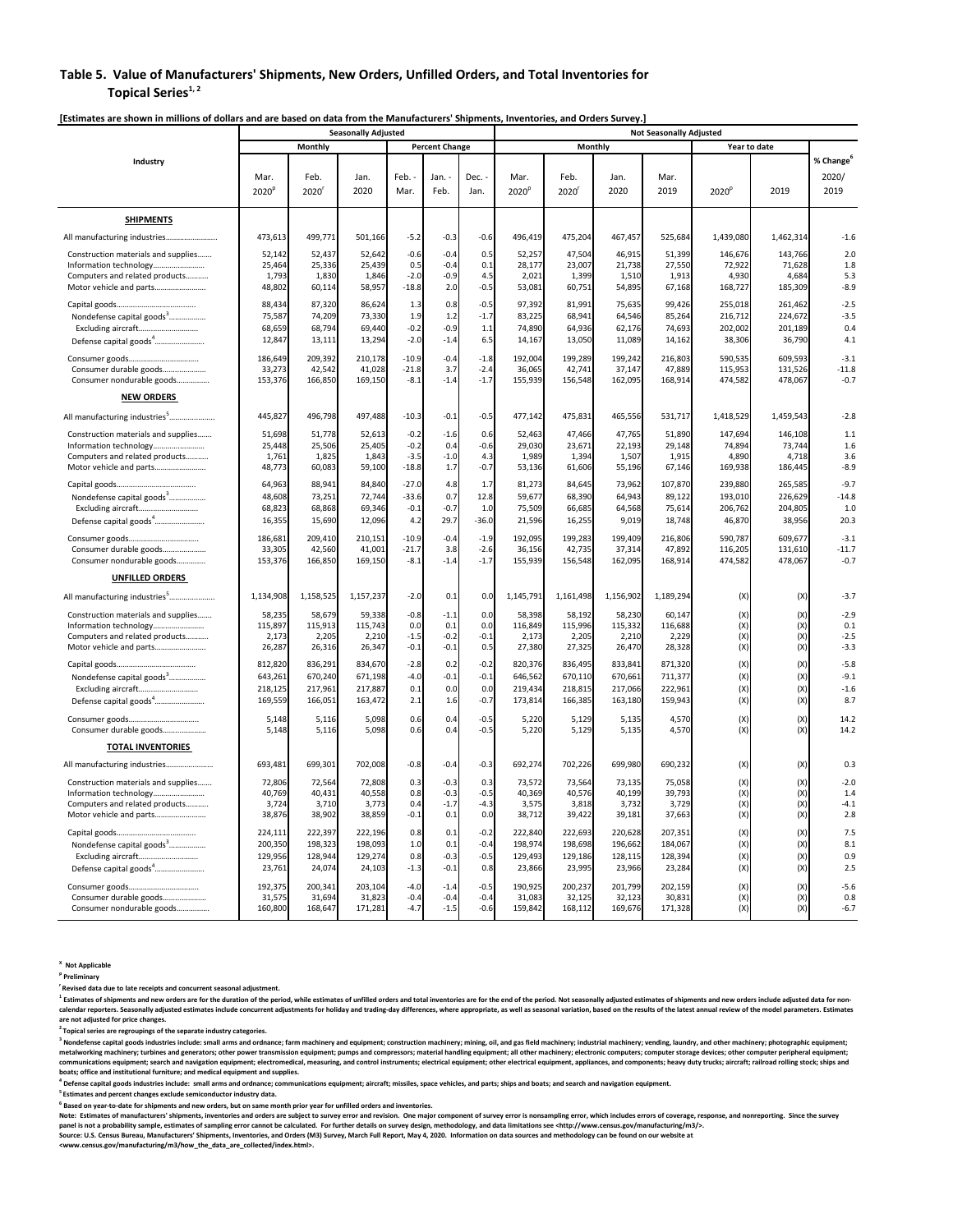## Table 6. Value of Manufacturers' Inventories, by Stage of Fabrication, by Industry Group<sup>1</sup>

## **[Estimates are shown in millions of dollars and are based on data from the Manufacturers' Shipments, Inventories, and Orders Survey.]**

|                                                                        |                   |                 | <b>Seasonally Adjusted</b> |                  |                       | <b>Not Seasonally Adjusted</b> |                   |                 |                 |                 |                    |  |
|------------------------------------------------------------------------|-------------------|-----------------|----------------------------|------------------|-----------------------|--------------------------------|-------------------|-----------------|-----------------|-----------------|--------------------|--|
|                                                                        |                   | Monthly         |                            |                  | <b>Percent Change</b> |                                |                   | Monthly         |                 |                 | % Change           |  |
| Industry                                                               |                   |                 |                            |                  |                       |                                |                   |                 |                 |                 | March              |  |
|                                                                        | Mar.              | Feb.            | Jan.<br>2020               | Feb. -<br>Mar.   | Jan. -<br>Feb.        | Dec. -<br>Jan.                 | Mar.              | Feb.            | Jan.<br>2020    | Mar.<br>2019    | 2020/<br>2019      |  |
|                                                                        | 2020 <sup>p</sup> | 2020'           |                            |                  |                       |                                | 2020 <sup>p</sup> | 2020            |                 |                 |                    |  |
|                                                                        |                   |                 |                            |                  |                       |                                |                   |                 |                 |                 |                    |  |
| <b>MATERIALS AND SUPPLIES</b>                                          |                   |                 |                            |                  |                       |                                |                   |                 |                 |                 |                    |  |
| All manufacturing industries                                           | 236,801           | 237,518         | 237,087                    | $-0.3$           | 0.2                   | 0.0                            | 236,301           | 237,196         | 237,667         | 237,764         | $-0.6$             |  |
| Durable goods industries                                               | 146,661           | 145,690         | 144,893                    | 0.7              | 0.6                   | $-0.2$                         | 145,812           | 145,281         | 145,421         | 145,169         | 0.4                |  |
| Nonmetallic mineral products                                           | 5,22<br>6,27      | 5,170<br>6,141  | 5,119<br>6,157             | 1.1<br>2.2       | 1.0<br>$-0.3$         | $-0.5$<br>0.6                  | 5,203<br>6,299    | 5,313<br>6,154  | 5,375<br>6,148  | 5,158<br>6,192  | 0.9<br>1.7         |  |
|                                                                        | 12,458            | 12,444          | 12,212                     | 0.1              | 1.9                   | $-2.6$                         | 12,136            | 12,373          | 12,312          | 12,827          | $-5.4$             |  |
| Fabricated metal products                                              | 19,748            | 19,790          | 19,755                     | $-0.2$           | 0.2                   | 1.0                            | 19,549            | 19,647          | 19,684          | 20,503          | $-4.7$             |  |
|                                                                        | 28,432            | 28,375          | 28,628                     | 0.2              | $-0.9$                | $-0.6$                         | 28,445            | 28,217          | 28,623          | 29,247          | $-2.7$<br>4.7      |  |
| Computers and electronic products<br>Electrical equipment, appliances, | 19,756            | 19,643          | 19,472                     | 0.6              | 0.9                   | $-0.9$                         | 19,522            | 19,577          | 19,400          | 18,642          |                    |  |
| and components                                                         | 8,719             | 8,635           | 8,609                      | 1.0              | 0.3                   | 1.1                            | 8,771             | 8,620           | 8,604           | 8,548           | 2.6                |  |
| Transportation equipment                                               | 34,133            | 33,671          | 33,127                     | 1.4<br>0.0       | 1.6<br>0.6            | 0.5<br>$-1.3$                  | 34,142            | 33,657          | 33,382          | 32,297          | 5.7<br>$-5.5$      |  |
| Furniture and related products<br>Miscellaneous products               | 3,715<br>8,196    | 3,715<br>8,106  | 3,692<br>8,122             | 1.1              | $-0.2$                | $-0.2$                         | 3,670<br>8,075    | 3,707<br>8,016  | 3,758<br>8,135  | 3,885<br>7,870  | 2.6                |  |
| Nondurable goods industries                                            | 90,140            | 91,828          | 92,194                     | $-1.8$           | $-0.4$                | 0.3                            | 90,489            | 91,915          | 92,246          | 92,595          | $-2.3$             |  |
|                                                                        | 18,594            | 18,564          | 18,377                     | 0.2              | 1.0                   | $-0.8$                         | 18,361            | 18,425          | 18,355          | 17,731          | 3.6                |  |
| Beverage and tobacco products                                          | 5,994             | 5,934           | 5,946                      | 1.0              | $-0.2$                | 0.9                            | 6,113             | 6,116           | 6,172           | 6,032           | 1.3                |  |
|                                                                        | 1,115<br>1,320    | 1,109<br>1,321  | 1,110<br>1,328             | 0.5<br>$-0.1$    | $-0.1$<br>$-0.5$      | $-0.9$<br>0.6                  | 1,113<br>1,327    | 1,109<br>1,323  | 1,114<br>1,328  | 1,180<br>1,372  | $-5.7$<br>$-3.3$   |  |
|                                                                        | 432               | 435             | 440                        | $-0.7$           | $-1.1$                | $-0.7$                         | 431               | 438             | 444             | 500             | $-13.8$            |  |
| Leather and allied products                                            | 271               | 269             | 271                        | 0.7              | $-0.7$                | 3.4                            | 263               | 264             | 270             | 271             | $-3.0$             |  |
|                                                                        | 7,922<br>2,775    | 7,915<br>2,742  | 8,043<br>2,750             | 0.1<br>1.2       | $-1.6$<br>$-0.3$      | $-0.6$<br>0.1                  | 7,962<br>2,759    | 8,000<br>2,718  | 8,117<br>2,725  | 8,281<br>2,794  | $-3.9$<br>$-1.3$   |  |
| Petroleum and coal products                                            | 9,106             | 11,105          | 11,350                     | $-18.0$          | $-2.2$                | 5.1                            | 9,366             | 10,886          | 10,858          | 11,447          | $-18.2$            |  |
| Chemical products                                                      | 31,258            | 31,168          | 31,321                     | 0.3              | $-0.5$                | $-0.5$                         | 31,393            | 31,316          | 31,496          | 31,558          | $-0.5$             |  |
| Plastics and rubber products                                           | 11,353            | 11,266          | 11,258                     | 0.8              | 0.1                   | 0.0                            | 11,401            | 11,320          | 11,367          | 11,429          | $-0.2$             |  |
| <b>WORK IN PROCESS</b>                                                 |                   |                 |                            |                  |                       |                                |                   |                 |                 |                 |                    |  |
| All manufacturing industries                                           | 217,970           | 219,441         | 221,019                    | $-0.7$           | $-0.7$                | $-0.3$                         | 217,529           | 220,634         | 219,703         | 211,534         | 2.8                |  |
| Durable goods industries                                               | 170,878           | 169,040         | 169,060                    | 1.1              | 0.0                   | 0.1                            | 170,352           | 169,953         | 167,967         | 155,303         | 9.7                |  |
|                                                                        | 2,120             | 2,144           | 2,149                      | $-1.1$           | $-0.2$                | $-2.3$                         | 2,183             | 2,194           | 2,163           | 2,282           | $-4.3$             |  |
| Nonmetallic mineral products                                           | 1,518<br>10,144   | 1,542<br>10,024 | 1,564<br>9,901             | $-1.6$<br>1.2    | $-1.4$<br>1.2         | $-2.3$<br>0.6                  | 1,575<br>10,063   | 1,599<br>9,931  | 1,576<br>9,765  | 1,631<br>10,579 | $-3.4$<br>$-4.9$   |  |
| Fabricated metal products                                              | 13,956            | 13,919          | 14,023                     | 0.3              | $-0.7$                | 0.2                            | 13,937            | 13,961          | 13,964          | 14,153          | $-1.5$             |  |
|                                                                        | 19,345            | 18,708          | 18,523                     | 3.4              | 1.0                   | $-0.6$                         | 19,214            | 18,843          | 18,139          | 18,269          | 5.2                |  |
| Computers and electronic products<br>Electrical equipment, appliances, | 12,467            | 12,493          | 12,619                     | $-0.2$           | $-1.0$                | 1.2                            | 12,611            | 12,692          | 12,420          | 12,580          | 0.2                |  |
| and components                                                         | 4,354             | 4,308           | 4,294                      | 1.1              | 0.3                   | $-1.4$                         | 4,373             | 4,347           | 4,270           | 4,311           | 1.4                |  |
| Transportation equipment                                               | 101,651           | 100,607         | 100,668                    | 1.0              | $-0.1$                | 0.3                            | 101,111           | 101,052         | 100,385         | 86,253          | 17.2               |  |
| Furniture and related products<br>Miscellaneous products               | 1,351<br>3,972    | 1,356<br>3,939  | 1,383<br>3,936             | $-0.4$<br>0.8    | $-2.0$<br>0.1         | $-1.0$<br>$-0.2$               | 1,352<br>3,933    | 1,364<br>3,970  | 1,384<br>3,901  | 1,358<br>3,887  | $-0.4$<br>1.2      |  |
|                                                                        |                   |                 |                            |                  |                       |                                |                   |                 |                 |                 |                    |  |
| Nondurable goods industries                                            | 47,092<br>5,132   | 50,401<br>5,055 | 51,959<br>4,959            | $-6.6$<br>1.5    | $-3.0$<br>1.9         | $-1.7$<br>1.6                  | 47,177<br>5,165   | 50,681<br>5,228 | 51,736<br>5,255 | 56,231<br>5,950 | $-16.1$<br>$-13.2$ |  |
| Beverage and tobacco products                                          | 9,682             | 9,656           | 9,669                      | 0.3              | $-0.1$                | 0.7                            | 9,881             | 9,910           | 9,915           | 9,849           | 0.3                |  |
|                                                                        | 702               | 704             | 703                        | $-0.3$           | 0.1                   | $-0.3$                         | 702               | 707             | 698             | 732             | $-4.1$             |  |
|                                                                        | 399<br>334        | 399<br>329      | 394<br>340                 | 0.0<br>1.5       | 1.3<br>$-3.2$         | $-4.8$<br>$-1.7$               | 400<br>326        | 401<br>330      | 396<br>331      | 434<br>342      | $-7.8$<br>$-4.7$   |  |
| Leather and allied products                                            | 74                | 73              | 72                         | 1.4              | 1.4                   | $-7.7$                         | 73                | 72              | 73              | 72              | 1.4                |  |
|                                                                        | 1,303<br>1,284    | 1,303<br>1,259  | 1,325<br>1,230             | 0.0<br>2.0       | $-1.7$<br>2.4         | $-0.4$<br>0.1                  | 1,301<br>1,313    | 1,295<br>1,256  | 1,318<br>1,197  | 1,361<br>1,229  | $-4.4$<br>6.8      |  |
| Petroleum and coal products                                            | 7,673             | 10,343          | 11,744                     | $-25.8$          | $-11.9$               | $-5.0$                         | 7,471             | 10,271          | 11,053          | 13,105          | $-43.0$            |  |
|                                                                        | 17,629            | 18,223          | 18,434                     | $-3.3$           | $-1.1$                | $-2.0$                         | 17,628            | 18,108          | 18,410          | 19,931          | $-11.6$            |  |
| Plastics and rubber products                                           | 2,880             | 3,057           | 3,089                      | $-5.8$           | $-1.0$                | 0.0                            | 2,917             | 3,103           | 3,090           | 3,226           | $-9.6$             |  |
| <b>FINISHED GOODS</b>                                                  |                   |                 |                            |                  |                       |                                |                   |                 |                 |                 |                    |  |
| All manufacturing industries                                           | 238,710           | 242,342         | 243,902                    | $-1.5$           | $-0.6$                | $-0.5$                         | 238,444           | 244,396         | 242,610         | 240,934         | $-1.0$             |  |
| Durable goods industries                                               | 119,863           | 119,919         | 120,655                    | 0.0              | $-0.6$                | $-0.5$                         | 119,920           | 121,682         | 120,445         | 119,431         | 0.4                |  |
|                                                                        | 4,636             | 4,667           | 4,680                      | -0.7             | $-0.3$                | $-1.1$                         | 4,886             | 4,892           | 4,780           | 5,132           | $-4.8$             |  |
| Nonmetallic mineral products                                           | 7,213<br>12,959   | 7,196<br>12,625 | 7,290<br>12,791            | 0.2<br>2.6       | $-1.3$<br>$-1.3$      | $-0.6$<br>0.3                  | 7,418<br>13,201   | 7,388<br>12,826 | 7,298<br>12,863 | 7,438<br>12,806 | $-0.3$<br>3.1      |  |
| Fabricated metal products                                              | 20,338            | 20,125          | 20,272                     | 1.1              | $-0.7$                | 0.8                            | 20,606            | 20,386          | 20,412          | 20,345          | 1.3                |  |
|                                                                        | 23,669            | 23,766          | 23,783                     | $-0.4$<br>0.9    | $-0.1$                | $-1.0$                         | 23,918            | 24,056          | 23,588          | 24,219          | $-1.2$             |  |
| Computers and electronic products<br>Electrical equipment, appliances, | 11,299            | 11,202          | 11,586                     |                  | $-3.3$                | $-1.6$                         | 10,927            | 11,337          | 11,514          | 11,663          | $-6.3$             |  |
| and components                                                         | 7,239             | 7,307           | 7,420                      | $-0.9$           | $-1.5$                | $-0.7$                         | 7,295             | 7,440           | 7,393           | 7,529           | $-3.1$             |  |
| Transportation equipment                                               | 16,868            | 17,441          | 17,250                     | $-3.3$           | 1.1                   | $-1.9$                         | 16,226            | 17,796          | 17,126          | 15,414          | 5.3                |  |
| Furniture and related products<br>Miscellaneous products               | 2,902<br>12,740   | 2,880<br>12,710 | 2,902<br>12,681            | 0.8<br>0.2       | $-0.8$<br>0.2         | 1.8<br>0.5                     | 2,801<br>12,642   | 2,817<br>12,744 | 2,857<br>12,614 | 2,653<br>12,232 | 5.6<br>3.4         |  |
| Nondurable goods industries                                            | 118,847           | 122,423         | 123,247                    | $-2.9$           | $-0.7$                | $-0.5$                         | 118.524           | 122,714         | 122,165         | 121,503         | $-2.5$             |  |
|                                                                        | 30,472            | 30,810          | 31,055                     | $-1.1$           | $-0.8$                | $-0.6$                         | 29,632            | 30,625          | 30,440          | 29,448          | 0.6                |  |
| Beverage and tobacco products                                          | 9,463             | 9,470           | 9,461                      | $-0.1$           | 0.1                   | 0.1                            | 9,482             | 9,469           | 9,299           | 9,324           | 1.7                |  |
|                                                                        | 1,442<br>1,681    | 1,454<br>1,669  | 1,467<br>1,681             | $-0.8$<br>0.7    | $-0.9$<br>$-0.7$      | $-0.5$<br>$-1.3$               | 1,436<br>1,687    | 1,466<br>1,690  | 1,491<br>1,706  | 1,506<br>1,773  | $-4.6$<br>$-4.9$   |  |
|                                                                        | 1,097             | 1,103           | 1,099                      | $-0.5$           | 0.4                   | $-0.5$                         | 1,061             | 1,083           | 1,088           | 1,066           | $-0.5$             |  |
| Leather and allied products                                            | 436               | 435             | 431                        | 0.2              | 0.9                   | $-1.1$                         | 426               | 427             | 440             | 424             | 0.5                |  |
|                                                                        | 6,648<br>1,552    | 6,701<br>1,558  | 6,820<br>1,557             | $-0.8$<br>$-0.4$ | -1.7<br>0.1           | 0.0<br>0.7                     | 6,703<br>1,546    | 6,825<br>1,549  | 6,868<br>1,533  | 6,873<br>1,564  | $-2.5$<br>$-1.2$   |  |
| Petroleum and coal products                                            | 13,996            | 16,870          | 17,312                     | $-17.0$          | $-2.6$                | $-1.1$                         | 13,593            | 16,489          | 17,010          | 16,418          | $-17.2$            |  |
|                                                                        | 39,868            | 40,115          | 40,019                     | $-0.6$           | 0.2                   | $-0.3$                         | 40,511            | 40,566          | 40,066          | 40,175          | 0.8                |  |
| Plastics and rubber products                                           | 12,192            | 12,238          | 12,345                     | $-0.4$           | $-0.9$                | $-0.6$                         | 12,447            | 12,52           | 12,224          | 12,932          | $-3.8$             |  |

**p Preliminary** 

**r Revised data due to late receipts and concurrent seasonal adjustment.** 

<sup>1</sup> stimates of shipments and new orders are for the duration of the period, while estimates of unfilled orders and total inventories are for the end of the period. Not seasonally adjusted estimates of shipments and new or